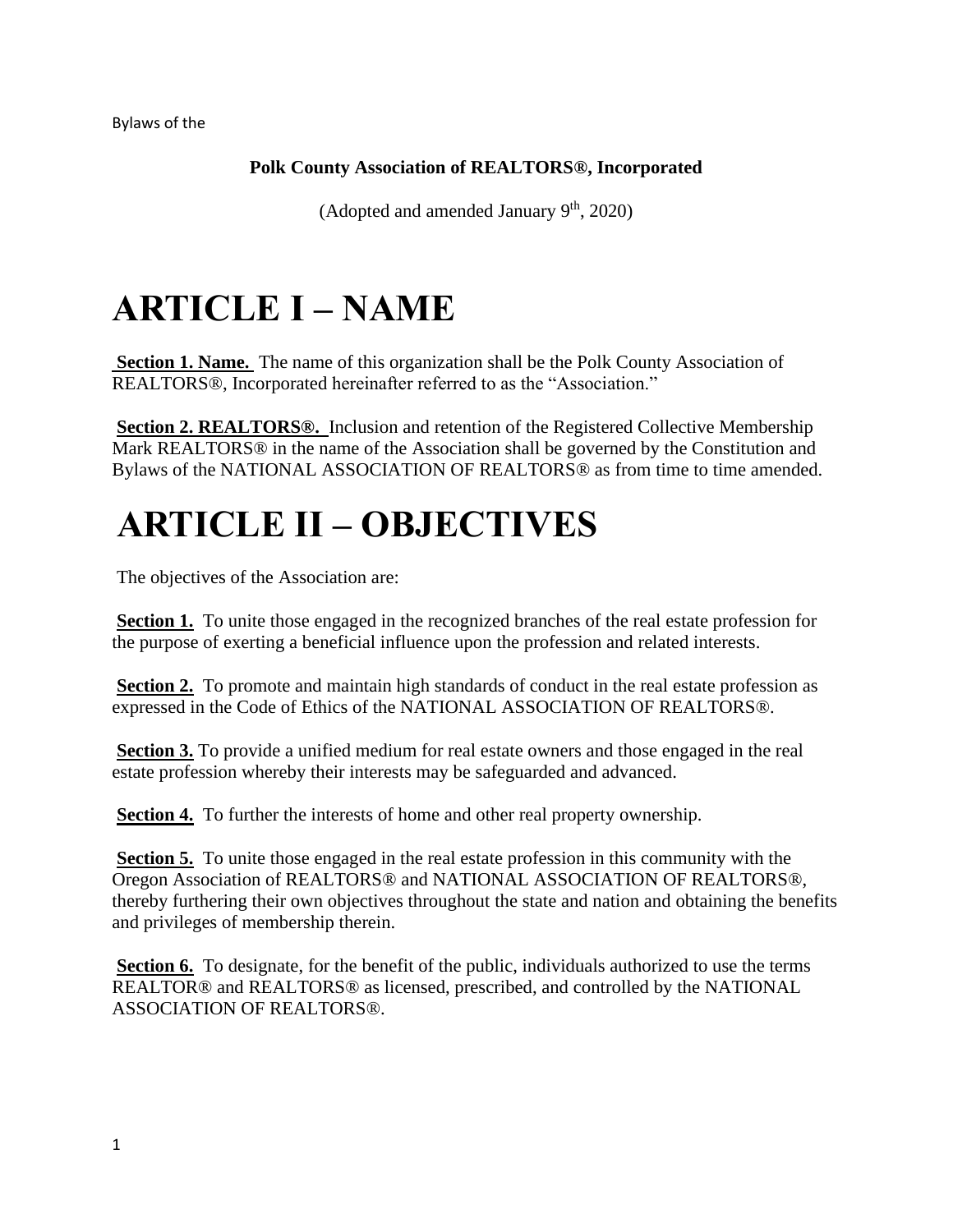# **ARTICLE III – JURISDICTION**

Section 1. The territorial jurisdiction of the Association as a member of the NATIONAL ASSOCIATION OF REALTORS® is:

Polk County, except as encompassed by the City of Salem.

**Section 2.** Territorial jurisdiction is defined to mean:

(a) The right and duty to control the use of the terms REALTOR® and REALTORS®, subject to the conditions set forth in these Bylaws and those of the NATIONAL ASSOCIATION OF REALTORS®, in return for which the association agrees to protect and safeguard the property rights of the National Association in the terms.

### **ARTICLE IV – MEMBERSHIP**

**Section 1.** There shall be six classes of members as follows:

(a) REALTOR® Members. REALTOR® Members, whether primary of secondary shall be:

Individuals who, as sole proprietors, partners, corporate officers, or branch office managers, are engaged actively in the real estate profession, including buying, selling, exchanging, renting or leasing, managing, appraising for others for compensation, counseling, building, developing or subdividing real estate, and who maintain or is associated with an established Real Estate office in the state of Oregon or a state contiguous thereto. All persons who are partners in a partnership, or all officers in a corporation who are actively engaged in the real estate profession within the state or a state contiguous thereto shall qualify for REALTOR<sup>®</sup> Membership only, and each is required to hold REALTOR® Membership (except as provided in the following paragraph) in a Board of REALTORS® ("Board") within the state or a state contiguous thereto unless otherwise qualified for Institute Affiliate Membership as described in Section 1(b) of Article V.

In the case of a real estate firm, partnership, or corporation, whose business activity is substantially all commercial, only those principals actively engaged in the real estate business in connection with the same office, or any other offices within the jurisdiction of the board in which one of the firms principals holds REALTOR® membership, shall be required to hold REALTOR® membership unless otherwise qualified for Institute Affiliate Membership as described in Section 1 (b) of Article IV. (Amended 1/01)

Individuals who are engaged in the real estate profession other than as sole proprietors, partners, corporate officers, or branch office managers and are associated with a REALTOR® Member and meet the qualifications set out in Article V.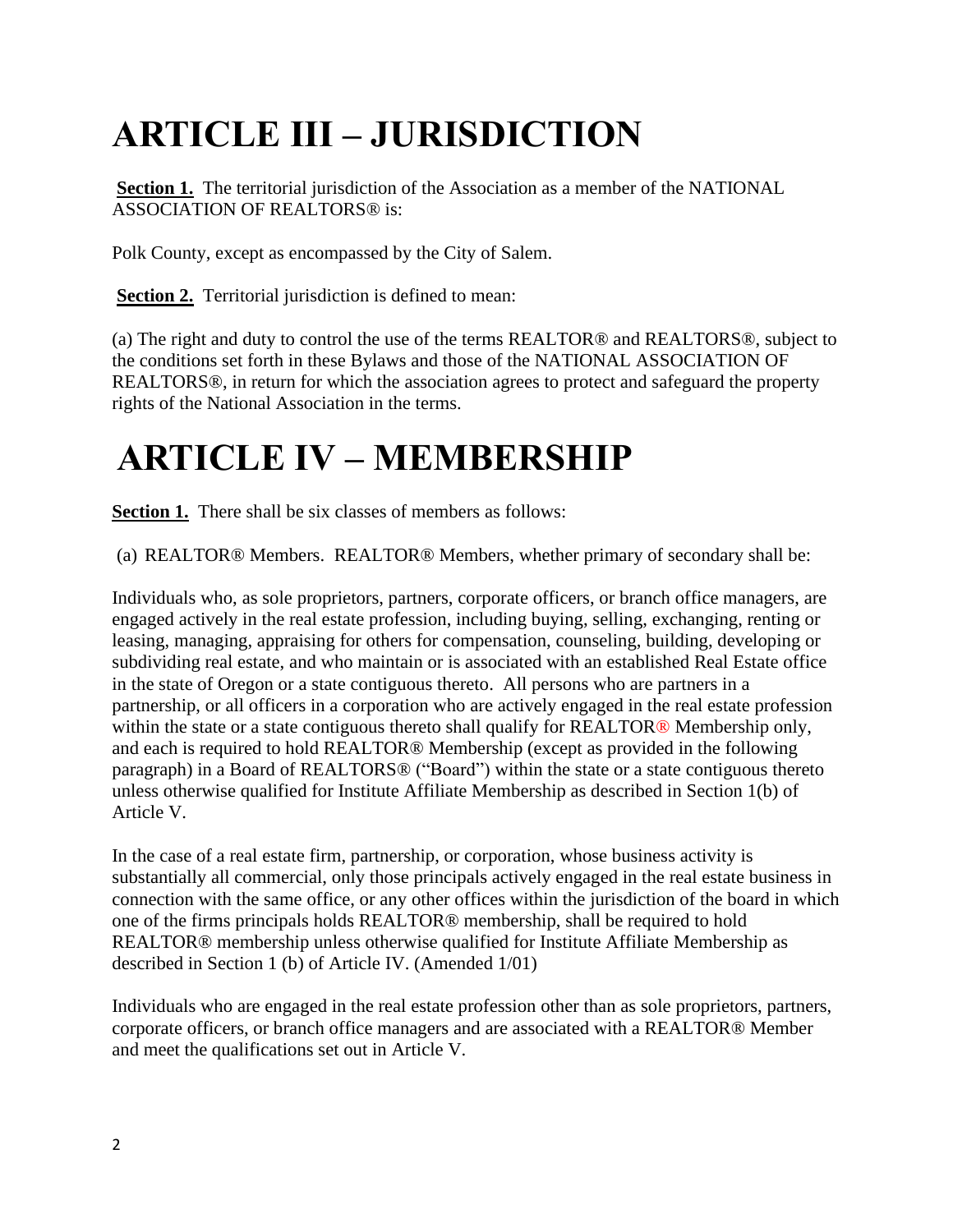#### **Franchise REALTOR® Membership.**

Corporate officers (who may be licensed or unlicensed) of a real estate brokerage franchise organization with at least one hundred fifty (150) franchisees located within the United States, its insular possessions and the commonwealth of Puerto Rico, elected to membership pursuant to the provisions in the NAR *Constitution and Bylaws*. Such individuals shall enjoy all of the rights, privileges, and obligations of REALTOR® membership (including compliance with the Code of Ethics) except: obligations related to association-mandated education, meeting attendance, or indoctrination classes or other similar requirements; the right to use the term REALTOR® in connection with their franchise organization's name; and the right to hold elective office in the local association, state association, and National Association.

Corporate officers (who may be licensed or unlicensed) of a real estate brokerage franchise organization with at least one hundred fifty (150) franchises located within the United States, in its insular possessions and the commonwealth of Puerto Rico, elected to membership (including compliance with the Code of Ethics) **except:** obligations related to board mandated education, meeting attendance, or the indoctrination classes or other similar requirements; the right to hold elective office in the local board, state association and National Association.

Primary and secondary REALTOR® Members. An individual is a primary member if the Board pays state and National dues are remitted through another Board. One of the principals in a real estate firm must be a Designated REALTOR® member of the Board in order for licensees affiliated with the firm to select the Board as their "primary" Board.

Designated REALTOR® Members. Each firm (or office in the case of firms with multiple office locations) shall designate in writing one REALTOR® Member who shall be responsible for all duties and obligations of Membership including the obligation to arbitrate pursuant to Article 17 of the Code of Ethics and the payment of Board dues as Established in article X of the Bylaws. The "Designated REALTOR®" must be a sole proprietor, partner, corporate officer or branch office manager acting on behalf of the firm's principal(s) and must meet all other qualifications for REALTOR® Membership established in Article V, Section 2, of the Bylaws.

(B) Institute Affiliate Members. Institute Affiliate Members shall be individuals who hold a professional designation awarded by an Institute, Society, or Council affiliated with the NATIONAL ASSOCIATION OF REALTORS® that addresses a specialty area other than residential brokerage of individuals who otherwise hold a class of membership in such Institute, Society or Council that confers the right to hold office. Any such individual, if otherwise eligible, may elect to hold REALTOR® or REALTOR®-ASSOCIATE membership, subject to payment of applicable dues for such membership. (Amended ½ )

#### **Privileges of REALTOR® Members.**

REALTOR® members, whether primary or secondary, in good standing whose financial obligations to the association are paid in full shall be entitled to vote and to hold elective office in the association; may use the terms REALTOR® and REALTORS; and have the primary responsibility to safeguard and promote the standards, interests, and welfare of the association and the real estate profession.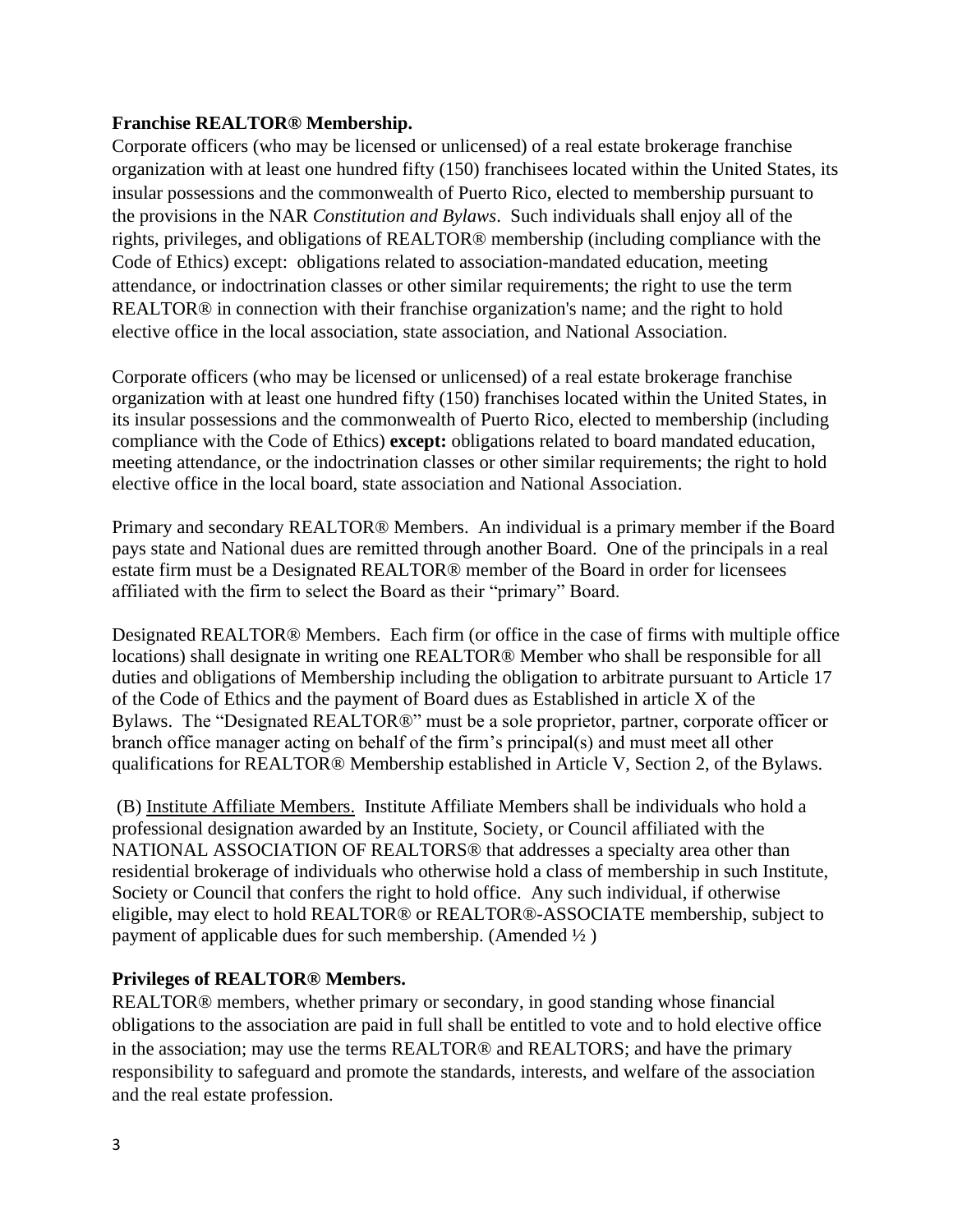#### **Obligation of REALTOR® Members.**

It shall be the duty and responsibility of every REALTOR® member of this association to abide by the Constitution and Bylaws and the rules and regulations of the association, the Constitution and Bylaws of the State Association, the *Constitution and Bylaws of the NATIONAL ASSOCIATION OF REALTORS®*, and to abide by the Code of Ethics of the NATIONAL ASSOCIATION OF REALTORS®, including the duty to arbitrate controversies arising out of real estate transactions as specified by Article 17 of the Code of Ethics, and as further defined and in accordance with the procedures set forth in the Code of Ethics and Arbitration Manual of this association, as from time to time amended.

(C) Affiliate Members. Affiliate members shall be real estate owners and other individuals or firms who, while not engaged in the real estate profession as defined in paragraph (a) or (b) of this Section, have interests requiring information concerning real estate, and are in sympathy with the objectives of the board.

"Affiliate Membership shall also be granted to individuals licensed or certified to engage in real estate practice who, if otherwise eligible, do not elect to hold REALTOR® membership in the board, provided that applicant is engaged exclusively in a specialty of the real estate business other than brokerage of real property."

(D) Public Service Members. Public Service members shall be individuals who are interested in the real estate profession as employees of or affiliated with educational, public utility, governmental or other similar organizations, but are not engaged in the Real Estate profession on their own account or in association with an established real estate business.

(E) Honorary Members. Honorary Members shall be individuals who are interested in the real estate profession who have performed notable service for the real estate profession, for the Board, or for the public.

(F) Life Members. Life Members shall be individuals who have maintained continuous REALTOR® Membership in good standing for at least 35 years in one of the originating Boards of the Association subsequently joining the Association and are currently holding an active real estate license with the state of Oregon. An application for Life Membership shall be made in such a manner and form as may be prescribed by the Board of Directors and shall be made available to anyone requesting it. All applications are subject to approval of the Board of Directors. Approved Life Members shall have payment of their local dues waived, except those Life Members approved prior to January 1, 1996, who shall have their local, state and national dues waived and paid by the Association for the duration of their eligibility.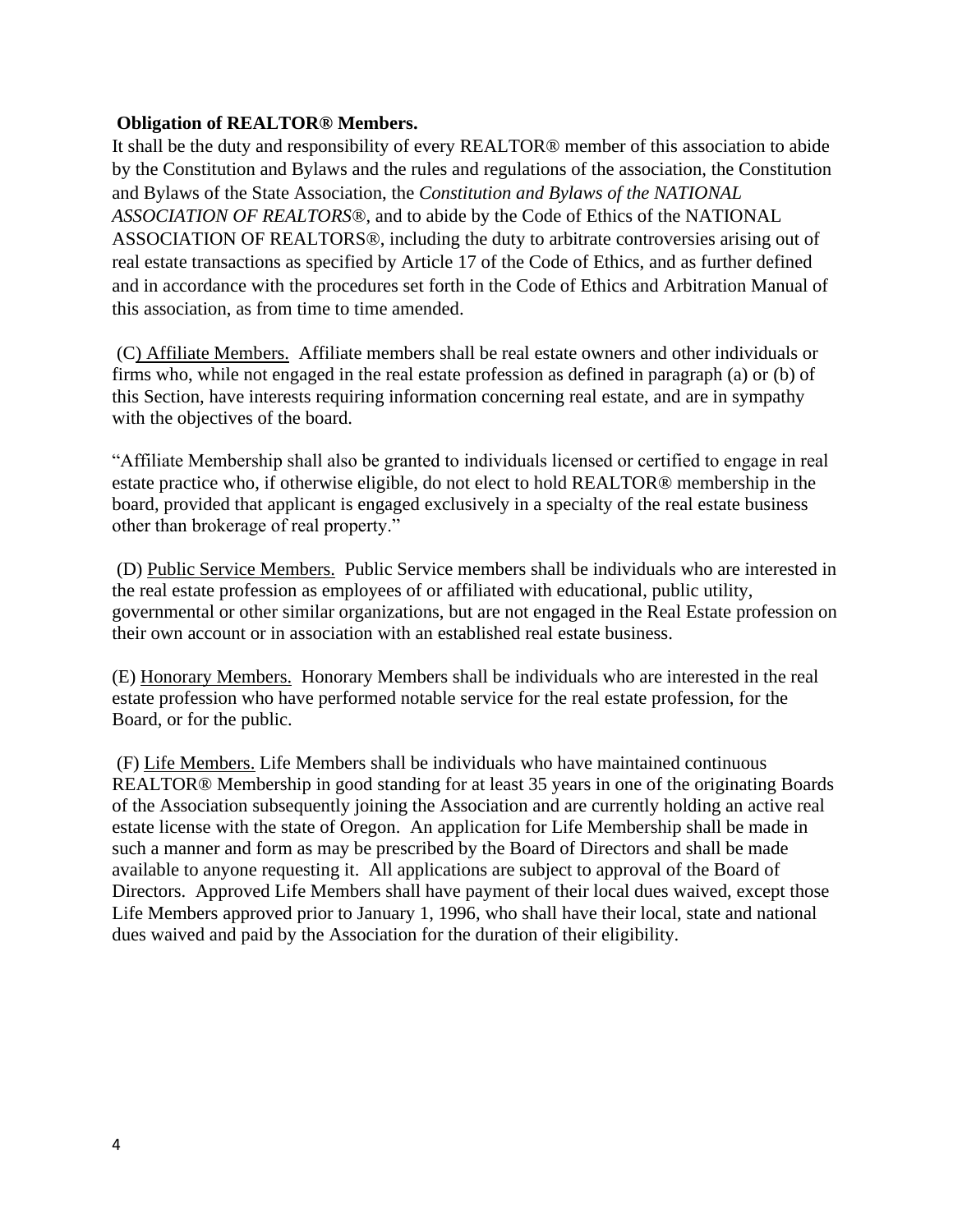# **ARTICLE V – QUALIFICATION AND ELECTION**

### **Section 1. Application.**

An application for membership shall be made in such manner and form as may be prescribed by the Board of Directors and made available to anyone requesting it. The application form shall contain among the statements to be signed by the applicant (1) that applicant agrees as a condition to membership of thoroughly familiarize himself with the Code of Ethics of the NATIONAL ASSOCIATION OF REALTORS®, the Constitution, Bylaws, and Rules and Regulations of the Board, the State and National Associations, and if elected a Member, will abide by the Constitutions and Bylaws and Rules and Regulations of the Board, State and National Associations. If a REALTOR®, including the obligation to arbitrate controversies arising out of real estate transactions as specified by Article 17 of the Code of Ethics, and as further specified in the Code of Ethics and Arbitration Manual of the NATIONAL ASSOCIATION OF REALTORS®, as from time to time amend, and (2) that applicant consents that the Board, through its Membership Committee of otherwise, may invite and receive information and comment about applicant from any other persons, and that applicant agrees that any person responsible in the invitation shall be conclusively deemed to be privileged and not form the basis of any application, have access to a copy of the Bylaws, Constitution, Rules and Regulations, and Code of Ethics referred to above.

### **Section 2. Qualification**

(a) An applicant for REALTOR® Membership who is a sole proprietor, partner, corporate officer, or branch office manager of a real estate firm shall supply evidence satisfactory to the Membership committee that he/she is actively engaged in the real estate profession and maintains a current valid real estate broker's or salesperson's license or is licensed or certified by an appropriate state regulatory agency to engage in the appraisal of real property, has a place of business within the state or a state contiguous thereto (unless a secondary member), has no record of recent or pending bankruptcy\*, has no record of official sanctions involving unprofessional conduct\*\*, agrees to complete a course of instruction covering the Bylaws and Rules and Regulations of the Board, the Bylaws of the State Association, and the Constitution and Bylaws and Code of Ethics of the NATIONAL ASSOCIATION OF REALTORS®, and shall pass such reasonable and nondiscriminatory written examination thereon as may be required by the Committee, and shall agree that if elected to membership, he will abide by such Constitution, Bylaws, Rules and Regulation, and Code of Ethics.

(\*) NO RECENT OR PENDING BANKRUPTCY is intended to mean that the applicant or any real estate firm in which the applicant is a sole proprietor, general partner, or a corporate officer, or branch office manager is not involved in any pending bankruptcy or insolvency proceedings or, has not been adjudged bankrupt in the past three (3) years. If a bankruptcy proceeding as described above exists, membership may not be reflected unless the Board establishes that its interest and those of its members and public could not be adequately protected by requiring that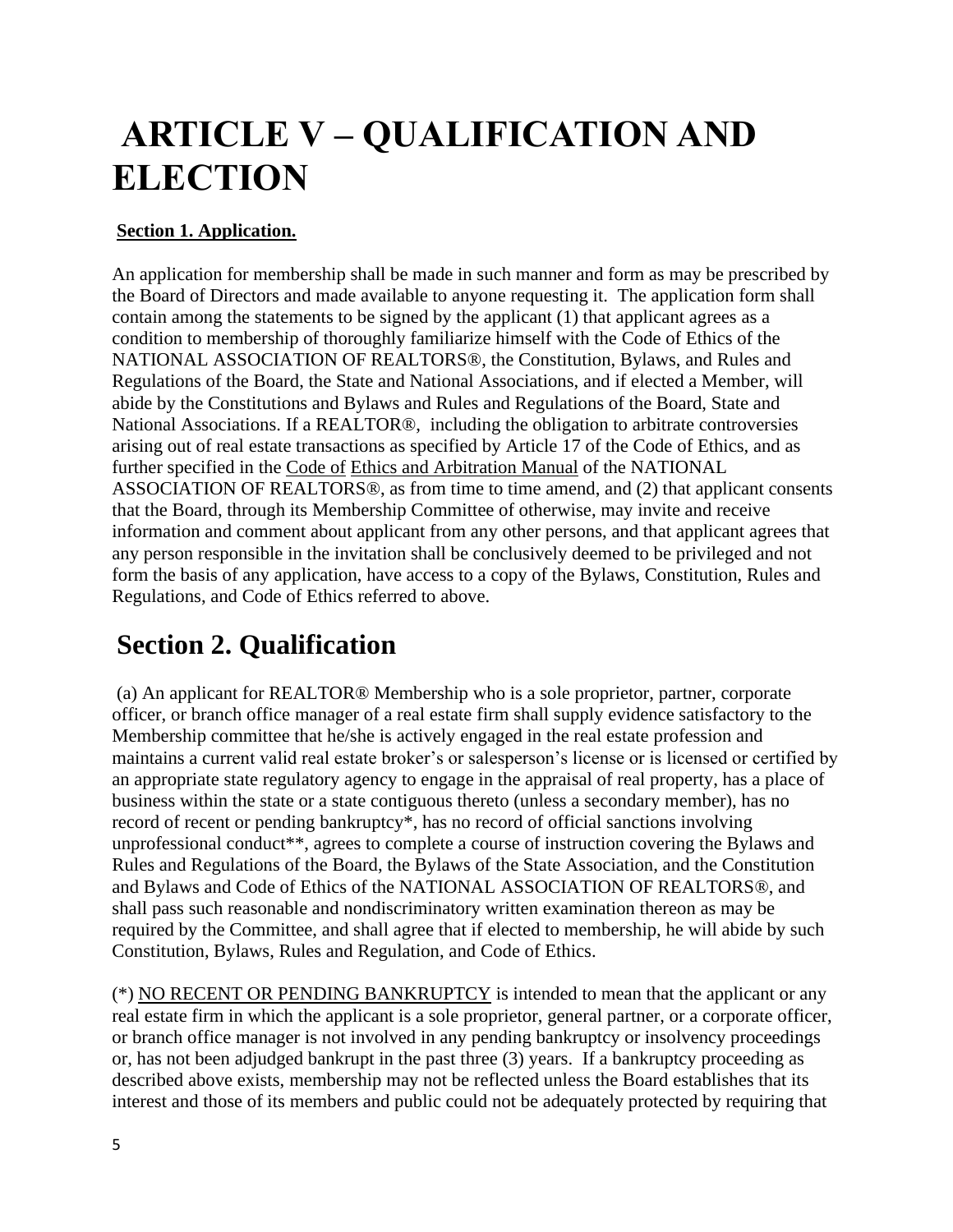the bankrupt applicant pay cash in advance for Board and MLS fees for up to one (1) year from the date the membership is approved or from bankruptcy proceedings, the member may be placed on a "cash basis" from the date the bankruptcy is initiated until one (1) year from the date that the member has been discharged from bankruptcy.

#### (\*\*) NO RECORD OF OFFICIAL SANCTIONS INVOLVING UNPROFESSIONAL

CONDUCT is intended to mean that the Board may only consider judgements within the past three (3) years of violations of (1) civil rights laws; (2) real estate license laws; (3) or other laws prohibiting unprofessional conduct against the applicant rendered by the courts or other lawful authorities, and (4) finding of violations of the REALTOR® Code of Ethics resulting in suspension or expulsion from any Member Board/Association in which applicant is or was a Member.

NOTE 2: Article IV, Section 2, of the NAR Bylaws prohibits Member Boards from knowingly granting REALTOR® or REALTOR®-ASSOCIATE membership to any applicant who has an unfulfilled sanction pending which was imposed by another Board or Association of REALTORS® for violation of the Code of Ethics (Adopted 1/01)

(b) Individuals who are actively in the real estate profession other than as sole proprietors, partners, corporate officers, or branch office managers in order to qualify for REALTOR® membership, shall at the time of application, be associated either as an employee or as an independent contractor with a Designated REALTOR® Member of the Board or a Designated REALTOR® Member of another Board (if a secondary member) and must maintain a current, valid real estate broker's or salesperson's license or be licensed or certified by an appropriate state regulatory agency to engage in the appraisal of real property, shall complete a course of the State Association, and Constitution and bylaws and Code of Ethics of the NATIONAL ASSOCIATION OF REALTORS® and shall pass such reasonable and nondiscriminatory written examinations thereon as may be required by the Membership Committee and shall agree in writing that is elected to membership he will abide by such Constitution, Bylaws, Rules and Regulation, and the Code of Ethics.

(c) The Board/Association will also consider the following in determining an applicant's qualifications for REALTOR® membership:

1. All final finding of Code of Ethics isolations and violations of other membership duties in any other association within the past three (3) years

- 2. Pending ethics complaints (or hearings)
- 3. Unsatisfied discipline pending
- 4. Pending arbitration requests or unpaid financial

5. Unpaid arbitration awards or unpaid financial obligations to any other association or association MLS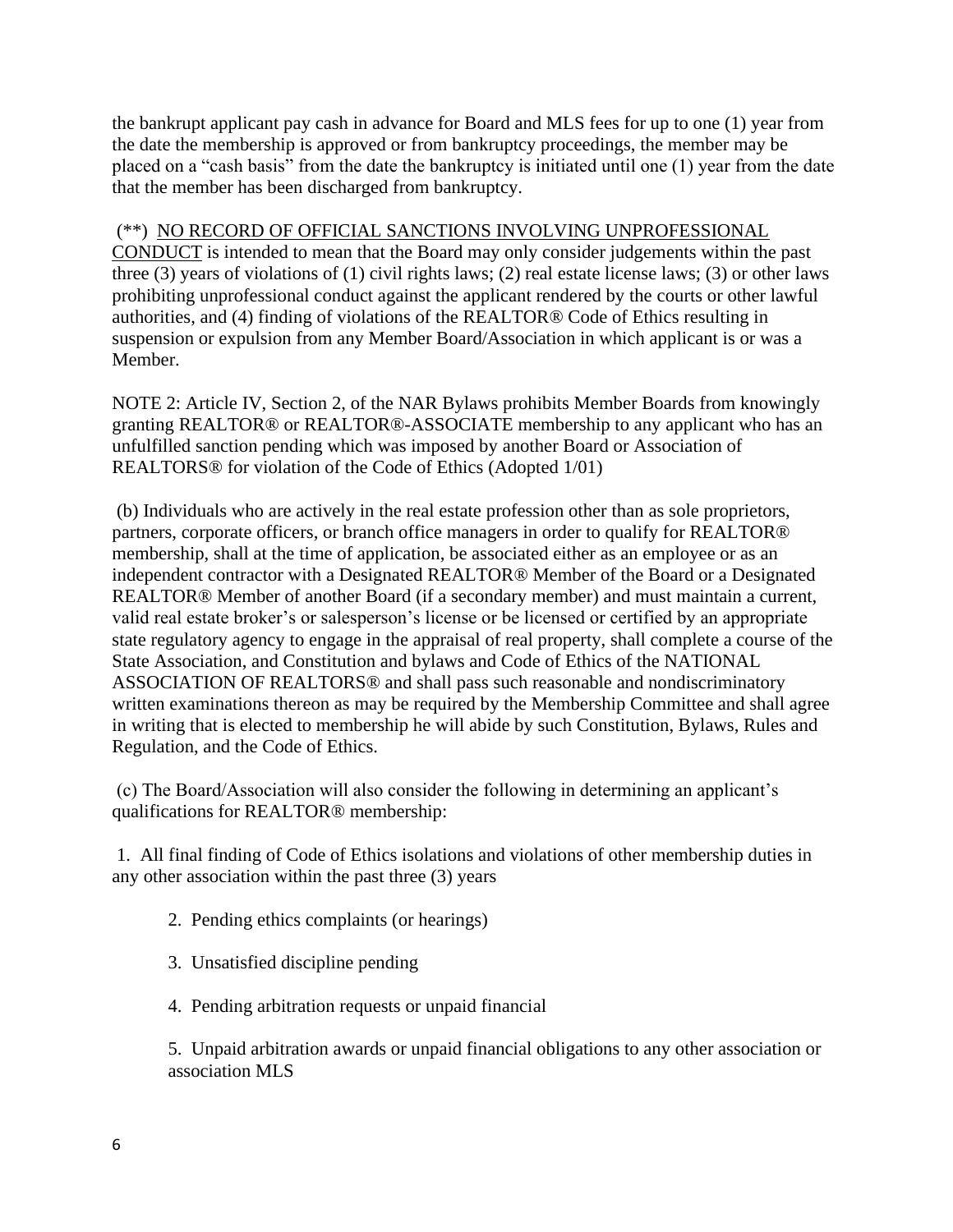6. Any misuse of the term REALTOR® or REALTORS® in the name of the applicant's firm. (amended 06/2006)

"Provisional" membership may be granted in instances where the ethics complaints or arbitration requests (or hearings) are pending in other associations or where the applicant for membership has unsatisfied discipline pending in another association (except for violations of the Code of Ethics; See Article V, Section 2(a) NOTE 2) provided all other qualifications for membership have been satisfied. Associations may reconsider the membership status of such individuals when all pending ethics and arbitration matters (and related discipline) have been resolved or if such matters are not resolved within six months from the date that provisional membership is approves. Provisional members shall be considered REALTORS® and shall be subject to all of the same privileges and obligations of REALTOR® membership.

If a member resigns from another association with an ethics complaint or arbitration request pending, the association may condition membership on the applicant's certification that he/she will submit to the pending ethics or arbitration proceeding (in accordance with the established procedures of the association to which the applicant has made application) and will abide by the decision of the hearing panel. (Amended 1/01)

#### **Section 3. Election.**

The procedure for election to membership shall be as follows:

(a) The chief staff executive (or duly authorized designee) shall determine whether the applicant is applying for the appropriate class of membership. If the association has adopted provisional membership, applicants for REALTOR® membership may be granted provisional membership immediately upon submission of a completed application form and remittance of applicable association dues and any application fee. Provisional members shall be considered REALTORS® and shall be subject to all of the same privileges and obligations of membership. Provisional membership is granted subject to final review of the application by the board of directors.

(b) If the board of directors determines that the individual does not meet all of the qualifications for membership as established in the association's Bylaws, or, if the individual does not satisfy all the requirements of membership (for example, completion of a mandatory orientation program within 90 days from the association's receipt of their application) membership may, at the discretion of the board of directors, be terminated. In such instances, dues shall be returned to the individual less a prorated amount to cover the number of days that the individual received the association services and any application fee. The board of directors shall vote on the applicant's eligibility for membership. If the applicant receives a majority vote of the board of directors, he/she shall be declared elected to membership and shall be advised by written notice.

(c) The board of directors may not reject an application without providing the applicant with advance notice of the findings, an opportunity to appear before the board of directors, to call witnesses on his/her behalf, to be represented by counsel, and to make such statements as he/she deems relevant. The board of directors may also have counsel present. The board of directors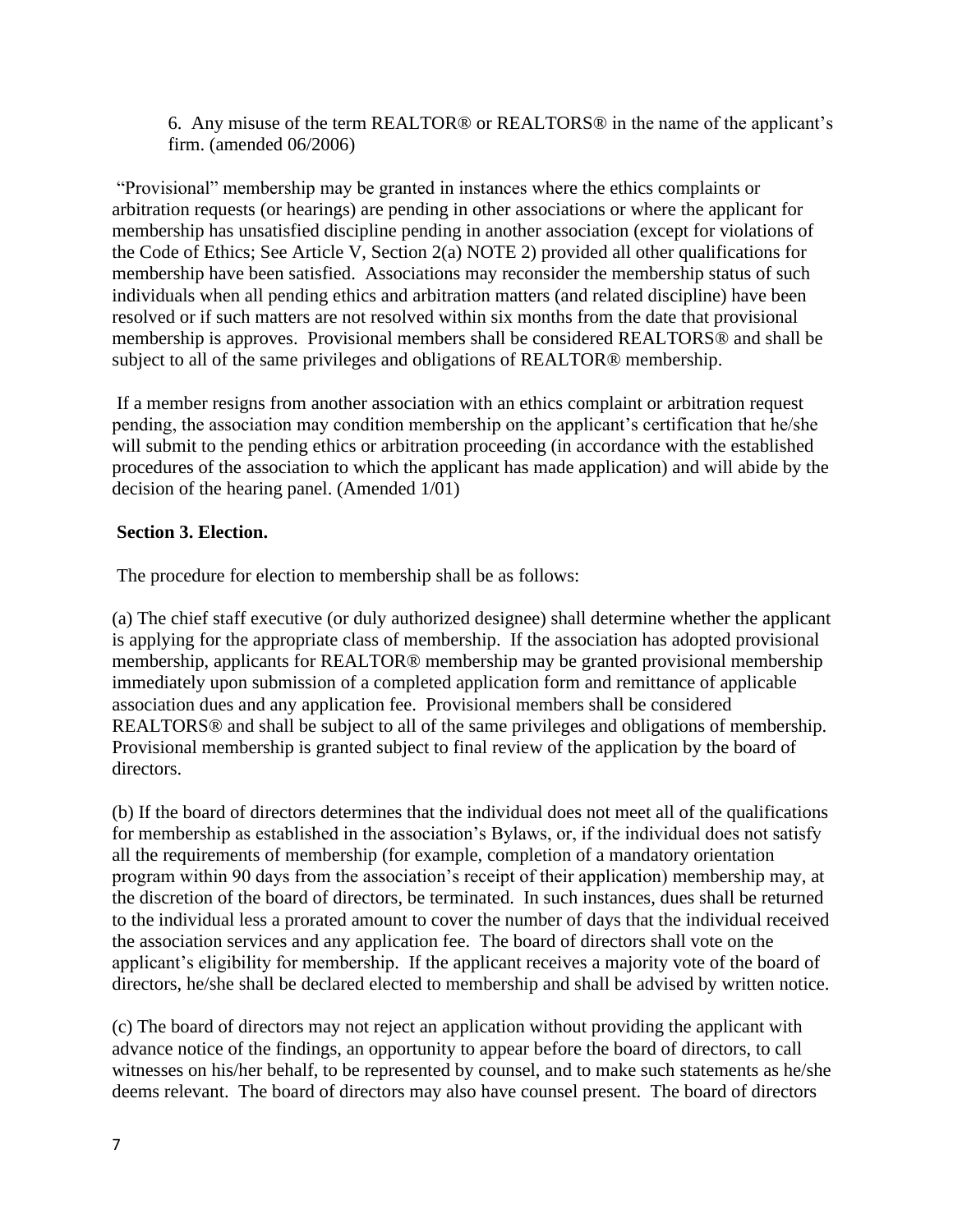shall require that written minutes be made of any hearing before it or may electronically or mechanically record the proceedings.

(d) If the Board of Directors determines that the application should be rejected, it shall record its reasons with the Secretary. If the Board of Directors believes that denial of membership to the applicant may become the basis of litigation and a claim of damage by the applicant, it may specify that denial and shall become effective upon entry in a suit by the Board for a declaratory judgement by a court of competent jurisdiction of a final judgement declaring that the rejection violated no rights of the applicant. (Adopted 1/98, Amended 1/05)

Changes to Article V, Section 5. At the November 2014 meeting, the NAR Board of Directors approved mandatory biennial education on the Code of Ethics for REALTOR® members beginning January 1, 2017. To facilitate this requirement, the NAR Model Bylaws for Local Boards must be amended.

#### **Section 4 – New Member Code of Ethics Orientation**

Applicants for REALTOR® membership and provisional REALTOR® members (where applicable) shall complete an orientation program on the Code of Ethics of not less than two hours and thirty minutes of instructional time. This requirement does not apply to applicants for REALTOR® membership or provisional members who have completed comparable orientation in another association, provided that REALTOR® membership has been continuous, or that any break in membership is for one year or less.

Failure to satisfy this requirement within 90 days of the date of application (or alternatively, the date that provisional membership was granted) will result in denial of the membership application or termination of provisional membership. (Amended 10/18)

Note: Orientation programs must meet the learning objectives and minimum criteria established from time to time by the NATIONAL ASSOCIATION OF REALTORS®. (Adopted 1/01).

#### **Section 5 – Continuing REALTOR® Code of Ethics Training**

Effective January 1, 2017, through December 31, 2018, and for successive two-year periods thereafter, each REALTOR® member of the association shall be required to complete ethics training of not less than two hours and thirty minutes of instructional time. This requirement will be satisfied upon presentation of documentation that the member has completed a course of instruction conducted by this or another association, the State Association of REALTORS®, the NATIONAL ASSOCIATION OF REALTORS®, or any other recognized education institution or provider which meets the learning objectives and minimum criteria established by the NATIONAL ASSOCIATION OF REALTORS® from time to time. REALTOR® members who have completed training as a requirement of membership in another association of REALTOR® members who have completed the New Member Code of Ethics Orientation during any two (2) year cycle shall not be required to complete additional ethics training until a new (2) year cycle commences.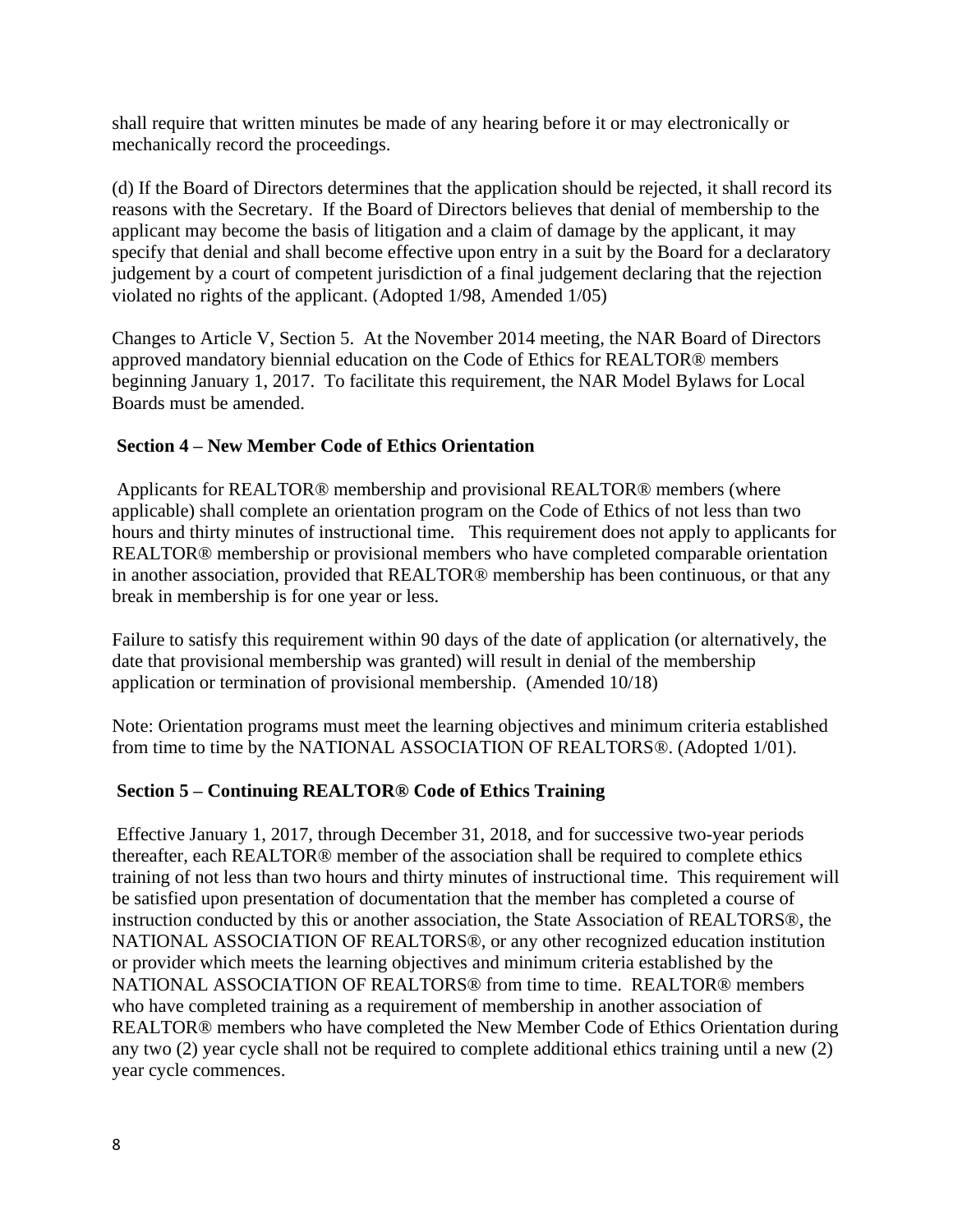Failure to satisfy the required periodic ethics training shall be considered a violation of a membership duty. Failure to meet the requirement in any two (2) year cycle will result in suspension of membership for the first two months (January and February) of the year following the end of any two (2) cycle or until the requirement is met, whichever occurs sooner. On March 1 of that year, the membership of a member who is still suspended as of that date will be automatically terminated. (Adopted 1/01, Amended 11/08, Amended 11/2016)

#### **Discipline of REALTOR® Members.**

Any REALTOR® member of the association may be disciplined by the board of directors for violations of the Code of Ethics or other duties of membership, after a hearing as described in the *Code of Ethics and Arbitration Manual* of the association, provided that the discipline imposed is consistent with the discipline authorized by the Professional Standards Committee of the NATIONAL ASSOCIATION OF REALTORS® as set forth in the *Code of Ethics and Arbitration Manual* of the National Association.

#### **Enforcement of the Code.**

The responsibility of the association and of association members relating to the enforcement of the Code of Ethics, the disciplining of members, and the arbitration of disputes, and the organization and procedures incident thereto, shall be governed by the Code of Ethics and Arbitration Manual of the NATIONAL ASSOCIATION OF REALTORS®, as amended from time to time, which is by this reference incorporated into these Bylaws, provided, however, that any provision deemed inconsistent with state law shall be deleted or amended to comply with state law.

#### **Section 6. Status Changes.**

(a) A REALTOR® who changes the conditions under which he holds membership shall be required to provide written notification to the Board within 30 days. A REALTOR® (nonprincipal) who becomes a principal in the firm with which he has been licensed or, alternatively, becomes a principal in a new firm which will be comprised of REALTOR® principals may be required to satisfy and previously unsatisfied membership requirements applicable to REALTOR® (principal) Members but shall, during the period of transaction from one status of membership to another, be subject to all of the privileged and obligations of a REALTOR® (principal). If the REALTOR® (non-principal) does not satisfy the requirements established in these Bylaws for he category of membership to which they have transferred within 30 days of the date they advised the Board of their change in status, their membership application will terminate automatically unless otherwise so directed by the Board of Directors.

(The Board of Directors, at its discretion, may waive any qualification which the applicant has already fulfilled in accordance with the Board's Bylaws.)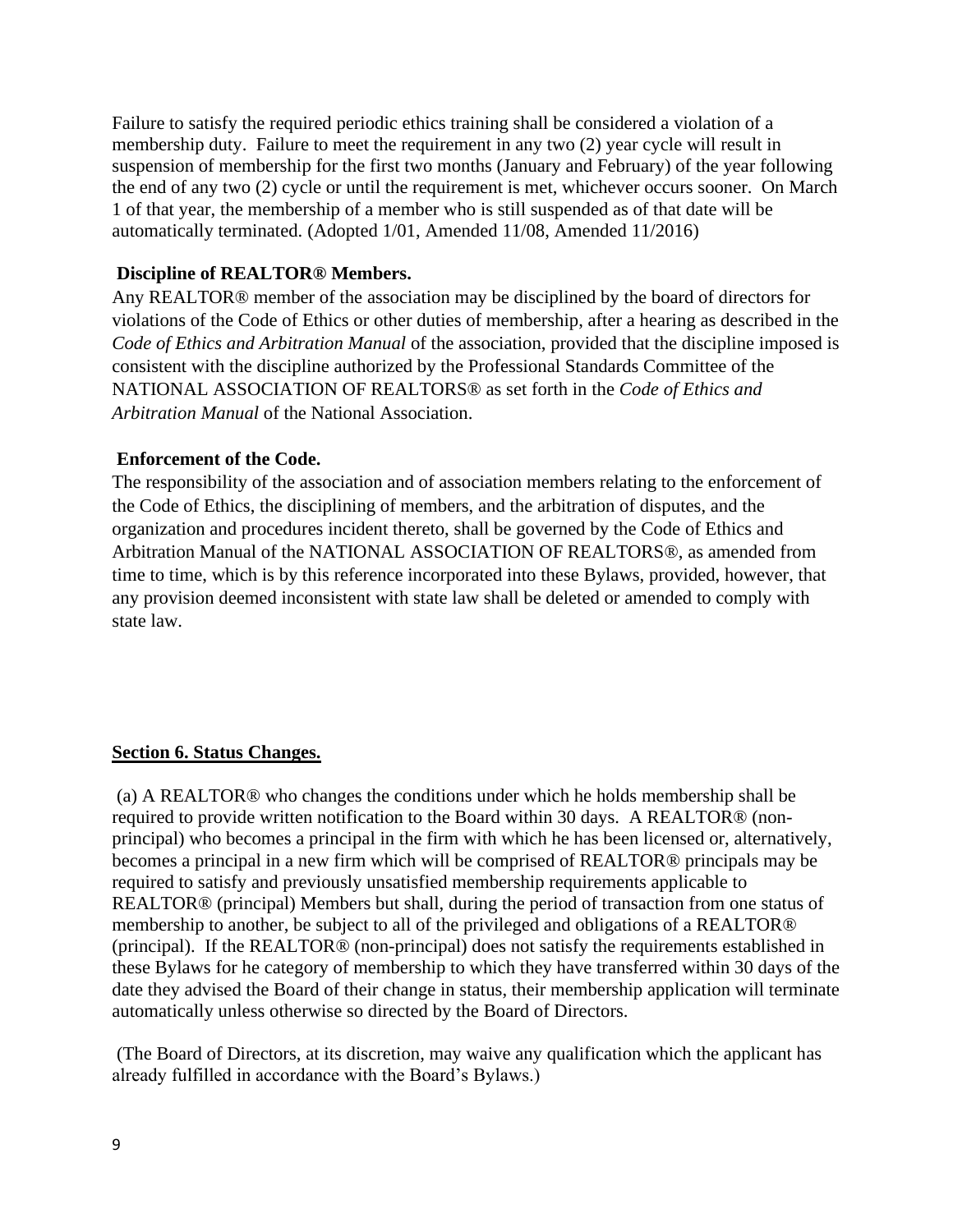(b) Any application fee related to a change in membership status shall be reduced by an amount equal to any application fee previously paid by the applicant.

(c) Dues shall be prorated from the first day of the quarter in which the member is notified of election by the Board of Directors and shall be based on the new membership status for the remainder of the year.

# **ARTICLE VI – PRIVILEGES AND OBLIGATIONS**

S**ection 1.** The privileges and obligations of Members, in addition to those otherwise provided in these Bylaws, shall be specified in this Article.

**Section 2.** Any Member of the Board may be reprimanded, fined, placed on probation, suspended, or expelled by the Board of Directors for a violation of these Bylaws and Board Rules and Regulations consistent with these Bylaws, after a hearing as provided in the Code of Ethics and Arbitration Manual of the Board. Although Members other than REALTORS® are not subject to the Code of Ethics nor its enforcement by the Board, such Members are encouraged to abide by the principals established in the Code of Ethics of the NATIONAL ASSOCIATION OF REALTORS® and conduct their business and professional practices accordingly. Further, Members other than REALTORS® may, upon recommendation of the Membership Committee, be subject to discipline as described above, for any conduct, which in the opinion of the Board of Directors, applied on a nondiscriminatory basis, reflects adversely on the terms REALTOR® or REALTORS®, and the real estate industry, or for conduct that is inconsistent with or adverse to the objectives and purposes of the local Board, the State Association, and NATIONAL ASSOCIATION OR REALTORS®.

**Sections 3.** Any REALTOR® Member of the Board may be disciplined by the Board of Directors for violations of the Code of Ethics of other duties of membership, after a hearing as described in the Code of Ethics and Arbitration Manual of the Board, provided that the discipline imposed is consistent with the discipline authorized by the Professional Standards Committee of the NATIONAL ASSOCIATION OF REALTORS® as set fourth in the Code of Ethics and Arbitration Manual of the National Association.

**Section 4.** Resignations of Members shall become effective when received in writing by the Board of Directors, provided, however, that if any Member submitting the resignation is indebted to the Board for dues, fees, fines or other assessments of the Board or any of its services, departments, divisions, or subsidiaries, the Board may condition the right of the resigning Member to reapply for Membership upon payment in full of all such moneys owed.

**Section 5.** If a Member resigns from the Board or otherwise causes membership to terminate with an ethics complaint pending, the complaint shall be processed until the decision of the association with respect to disposition of the complaint is final by the association (if respondent does not hold membership in any other association) or by any other association in which the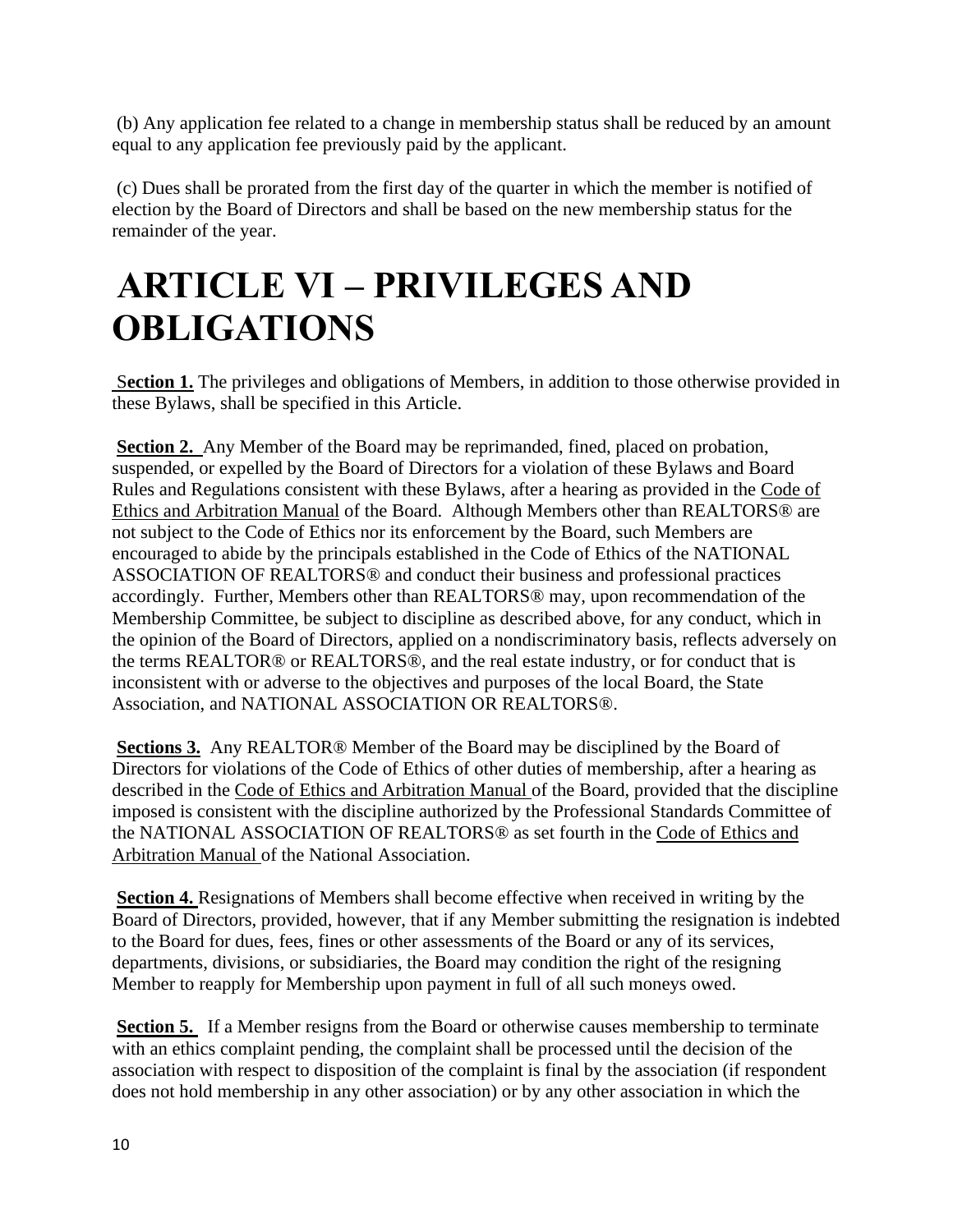respondent continues to hold membership. If an ethics respondent resigns or otherwise causes membership in all Boards to terminate before an ethics complaint is filed alleging unethical conduct occurred while the respondent was a REALTOR®, the complaint, once filed, shall be processed until the decision of the association with respect to disposition of the complaint is final. In any instance where an ethics hearing is held subsequent to an ethic respondent's resignation of membership termination, any discipline ratified by the board of Directors shall be held in abeyance until such time as the respondent rejoins an association of REALTORS®.

(a) If a member resigns or otherwise causes membership to terminate, the duty to submit to arbitration continues in effect even after membership lapses or is terminated, provided that the dispute arose while the former member was a REALTOR®.

 **Section 6. REALTOR® Members.** REALTOR® Members, whether primary or secondary, in good standing whose financial obligations to the Board are paid in full shall be entitled to vote and to hold elective office in the Board; may use terms REALTOR® and REALTORS®, which use shall be subject to the provisions of Article VIII; and have the primary responsibility to safeguard and promote the standards, interests, and welfare of the Board and the real estate profession.

a) If a REALTOR® Member is a principal in a firm, partnership, or corporation and is suspended or expelled, the firm, partnership, or corporation shall not use the terms REALTOR® or REALTORS® in connection with its business during the period of suspension, or until readmission to REALTOR® Membership, or unless connection with the firm, partnership, or corporation is severed, whichever may apply. The membership of all other principals, partners, or corporate officers shall suspend or terminate during the period of suspension of the disciplined Member, or until readmission of the disciplined Member, or unless connection of the disciplined Member with the firm, partnership, or corporation is severed, whichever may apply. Further, the membership of REALTORS® other than principals who are employed by or affiliated as independent contractors with the disciplined Member shall suspend or terminate during the period of suspension of the disciplined Member or until readmission of the disciplined Member or until connection of the disciplined Member with the firm, partnership, or corporation is severed, or unless the REALTOR® Member (non-principal) elects to sever his connection with REALTOR® and affiliate with another REALTOR® Member in good standing in the Board, whichever may apply. If a REALTOR<sup>®</sup> Member who is other than a principal in a firm, partnership, or corporation is suspended or expelled, the use of the terms REALTOR® or REALTORS® by the firm, partnership, or corporation shall not be affected.

If a REALTOR® Member other than a sole proprietor in a firm, partnership, or an officer of a corporation is suspended or expelled, the use of the terms REALTOR® or REALTORS® by the firm, partnership or corporation shall not be affected.

(b) In any action taken against a REALTOR® Member for suspension of expulsion under Section 6 (a) hereof, notice of such action shall be given to all REALTORS® employed by of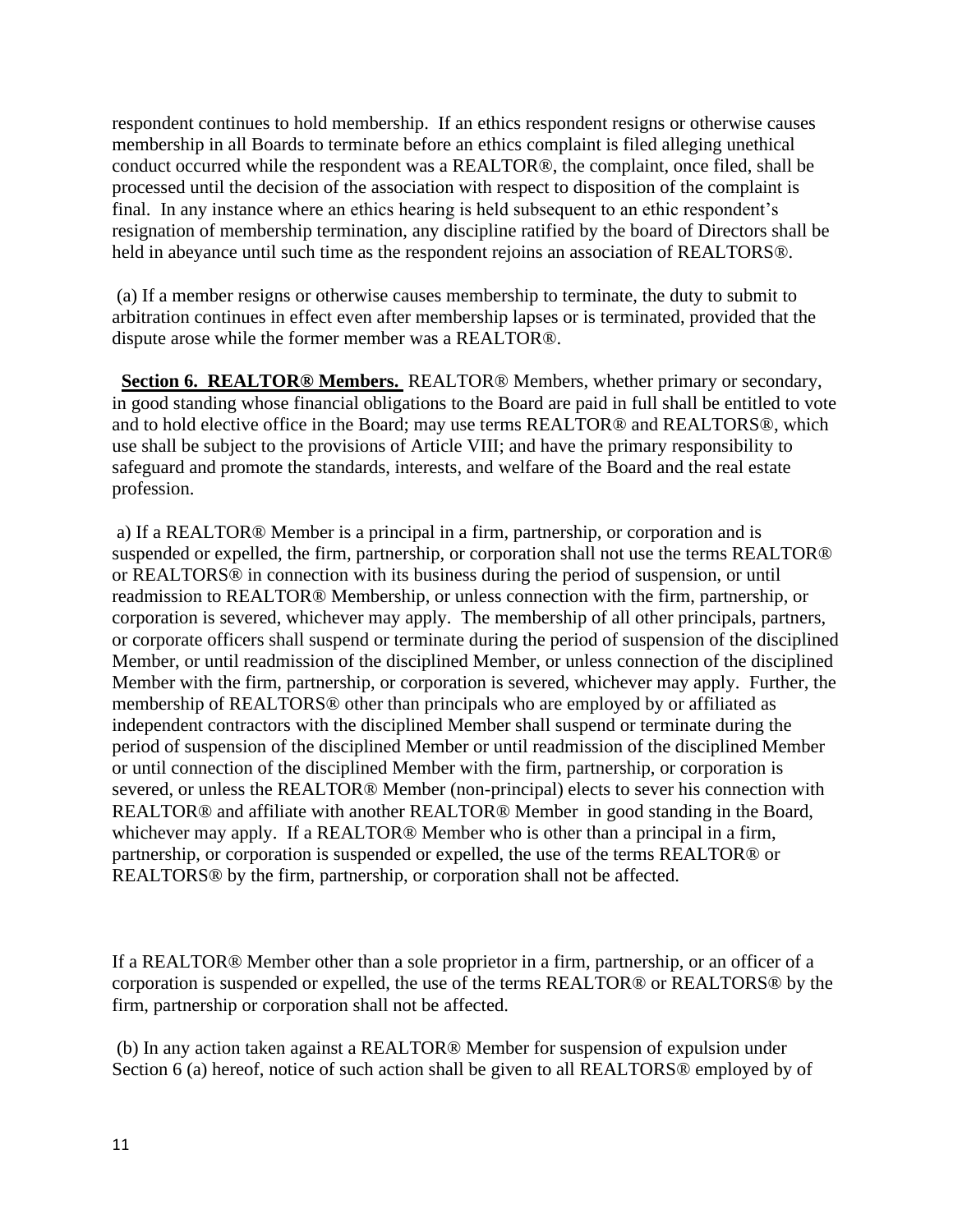affiliated as independent contractors with such REALTOR® Member and they shall be advised that the provisions in Article VI, Section 6 (a) shall apply.

**Section 7. Institute Affiliate Members.** Institute Affiliate Members shall have the rights and privileges and be subject to obligations prescribed by the Board of Directors consistent with the Constitution and Bylaws of the NATIONAL ASSOCIATION OF REALTORS®.

Note: Local associations establish the rights and privileges to be conferred on Institute Affiliate Members except that no Institute Affiliate Member may be granted the right to use the term REALTOR®, REALTOR®-ASSOCIATE, or the REALTOR® logo, to serve as president of the local association; or to be a participant in the local association's Multiple Listing Service (Amended ½)

**Section 8. Affiliate Members.** Affiliate Members shall have rights and privileges and be subject to obligations prescribed by the Board of Directors.

**Section 9. Public Service Members.** Public Service Members shall have rights and privileges and be subject to obligations prescribed by the Board of Directors.

**Section 10. Honorary Members.** Honorary Members shall confer only the right to attend meetings and participate in discussion.

**Section 11. Life Members.** Life Members shall have the rights and privileges and be subject to obligation prescribed by the Board of Directors.

**Section 12. Certification by REALTOR®.** "Designated" REALTOR® Members of the Board shall certify to the Board during the month of January on a form provided by the Board, a complete listing of all individuals licensed or certified in the REALTOR'S® office(s) and shall designate a primary board for each individual who holds membership. Designated REALTORS® shall also identify and non-member licensees, the Designated REALTOR® shall identify the Board to which dues have been remitted. These declarations shall be used for purposes of calculating dues under Article X, Section 2 (a) if the Bylaws. "Designated" REALTOR® Members shall also notify the Board of any additional Individual(s) licensed or certified with the firms(s) within 30 days of the date of affiliation of severance of the individual.

**Section 13. Legal Liability Training.** Within two years of the date of election of membership, and every two years thereafter, each REALTOR® Member of the Board shall be required to demonstrate that they have completed a course of instruction and anti-trust laws, agency laws, civil rights or the REALTORS® Code of Ethics, its interpretation and meaning and/or the procedures related to its enforcement.

This requirement will be considered satisfied upon presentation of evidence that the member has completed an educational program conducted by another Member Board, the State Association of affiliated institutes, societies of councils, or any or its affiliated institutes, societies or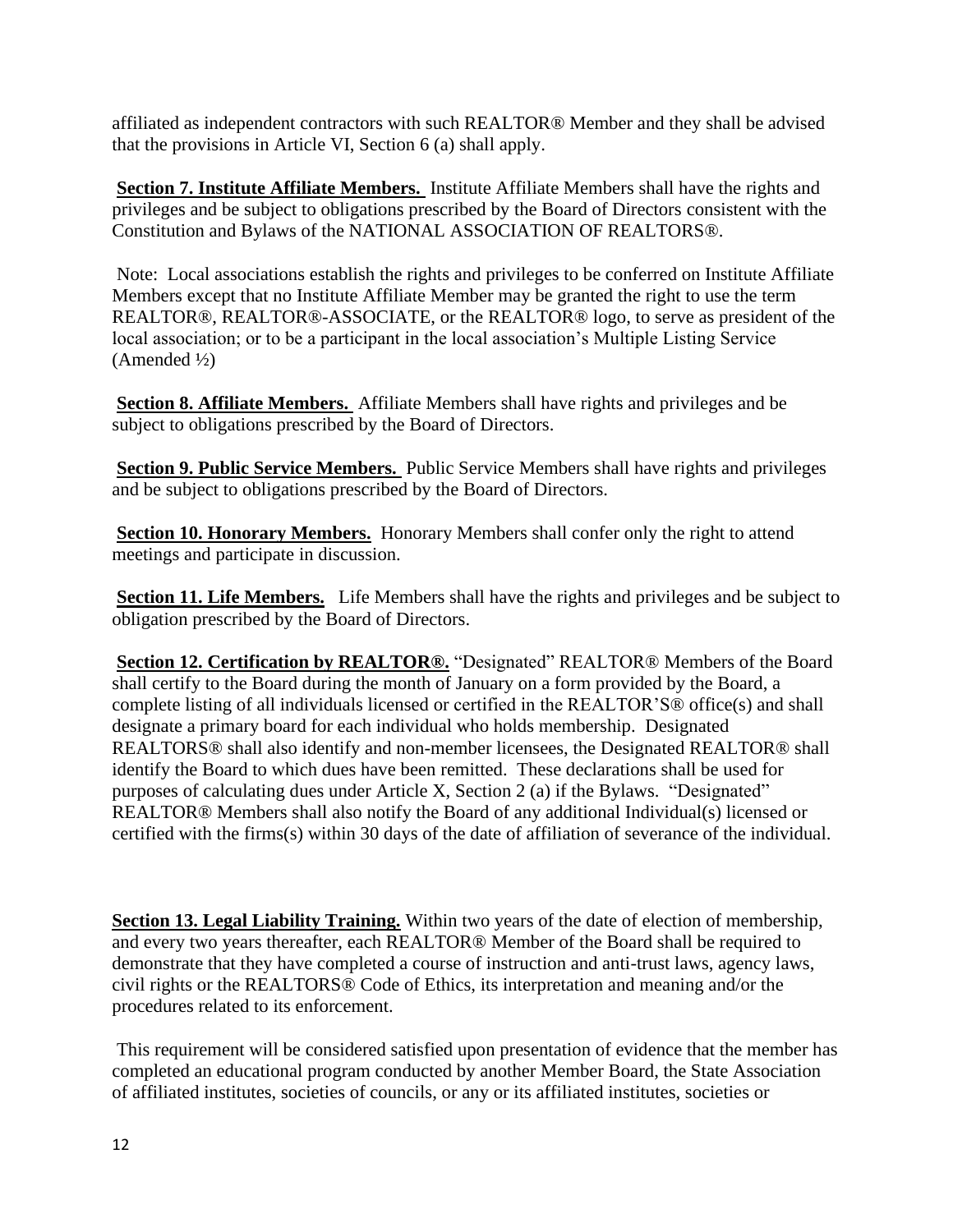councils, or any other recognized educational institution which, in the opinion of the Board of Directors, is an adequate substitute for the training programs conducted by the Board.

Failure to satisfy this requirement biennially will result in membership being suspended from the date it otherwise would be renewed until such time that the member provides evidence of completion of the aforementioned educational requirements.

### **REALTOR® Trademark.**

Inclusion and retention of the Registered Collective Membership Mark REALTORS® in the name of the association shall be governed by the *Constitution and Bylaws of the NATIONAL ASSOCIATION OF REALTORS®* as from time to time amended.

Use of the terms REALTOR® and REALTORS® by members shall, at all times, be subject to the provisions of the *Constitution and Bylaws of the NATIONAL ASSOCIATION OF REALTORS®* and to the Rules and Regulations prescribed by its board of directors. The association shall have the authority to control, jointly and in full cooperation with the NATIONAL ASSOCIATION OF REALTORS®, use of the terms within its jurisdiction. Any misuse of the terms by members is a violation of a membership duty and may subject members to disciplinary action by the board of directors after a hearing as provided for in the association's Code of Ethics and Arbitration Manual.

REALTOR® members of the association shall have the privilege of using the terms REALTOR<sup>®</sup> and REALTORS<sup>®</sup> in connection with their places of business within the state or a state contiguous thereto so long as they remain REALTOR® members in good standing. No other class of members shall have this privilege.

A REALTOR® principal member may use the terms REALTOR® and REALTORS®, only if all the principals of such firm, partnership, or corporation who are actively engaged in the real estate profession within the state or a state contiguous thereto are REALTOR® members or Institute Affiliate members.

In the case of a REALTOR® principal member whose business activity is substantially all commercial, the right to use the term REALTOR® or REALTORS® shall be limited to office locations in which a principal holds REALTOR® membership. If a firm, partnership, or corporation operates additional places of business in which no principal holds REALTOR® membership, the term REALTOR® or REALTORS® may not be used in any reference to those additional places of business.

Institute Affiliate members shall not use the terms REALTOR® or REALTORS®, nor the imprint of the emblem seal of the NATIONAL ASSOCIATION OF REALTORS®.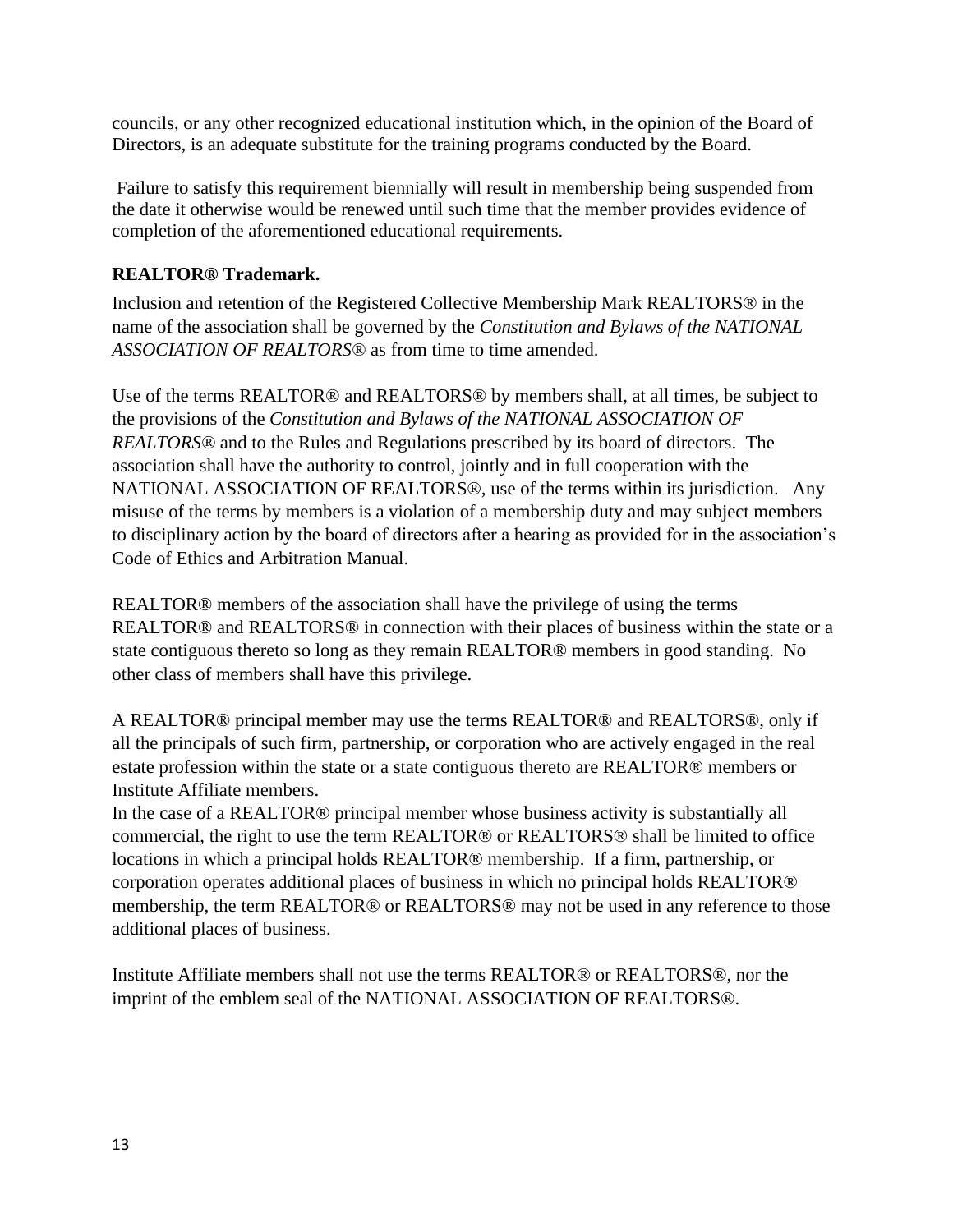### **ARTICLE VII - Code of Ethics: Professional Standards and Training**

**Section 1.** The responsibility of the Board and the Members relating to the enforcement of the Code of Ethics, the disciplining of Members, and the arbitration of disputes, and the organization and procedures incident thereto shall be governed by the Code of Ethics and Arbitration Manual of the NATIONAL ASSOCIATION OF REALTORS®, as amended from time to time, which is by this reference incorporated into these Bylaws, provided, however, that any provision deemed inconsistent with state law shall be deleted or amended to comply with state law.

**Section 2.** It shall be the duty and responsibility of every REALTOR® Member of this Board to abide by the Constitution and Bylaws and the Rules and Regulations of the Board, the Constitution and Bylaws of the State Association, the Constitution and Bylaws of the NATIONAL ASSOCIATION OF REALTORS®, and to abide by the Code of Ethics of the NATIONAL ASSOCIATION OF REALTORS®, including the duty to arbitrate controversies arising out of real estate transactions as specified by Article 17 of the Code of Ethics, and as further defined and in accordance with the procedures set forth in the Code of Ethics and Arbitration Manual of this Board as from time to time amended.

**Section 3.** The responsibility of the Board and of Board members relating to the enforcement of the Code of Ethics, the disciplining of members, the arbitration of disputes, and the organization and procedures incident thereto, shall be consistent with the cooperative professional standards enforcement agreement entered into by the Board, which by this reference is made a part of these Bylaws

### **ARTICLE VIII – USE THE TERMS REALTOR® AND REALTOR®**

**Section 1.** Use of the terms REALTOR® and REALTORS® by Members shall, at all times, be subject to the provisions of the Constitution and Bylaws of the NATIONAL ASSOCIATION OF REALTORS® and the Rules and Regulations prescribed by its Board of Directors. The Board shall have the authority to control, jointly and in full cooperation with the NATIONAL ASSOCIATION OF REALTORS®, use of the terms within its jurisdiction. Any misuse of the terms by members is a violation of membership duty and may subject members to disciplinary action by the Board of Directors after a hearing as provided for in the association's Code of Ethics and Arbitration Manual. (Amended 06/2006)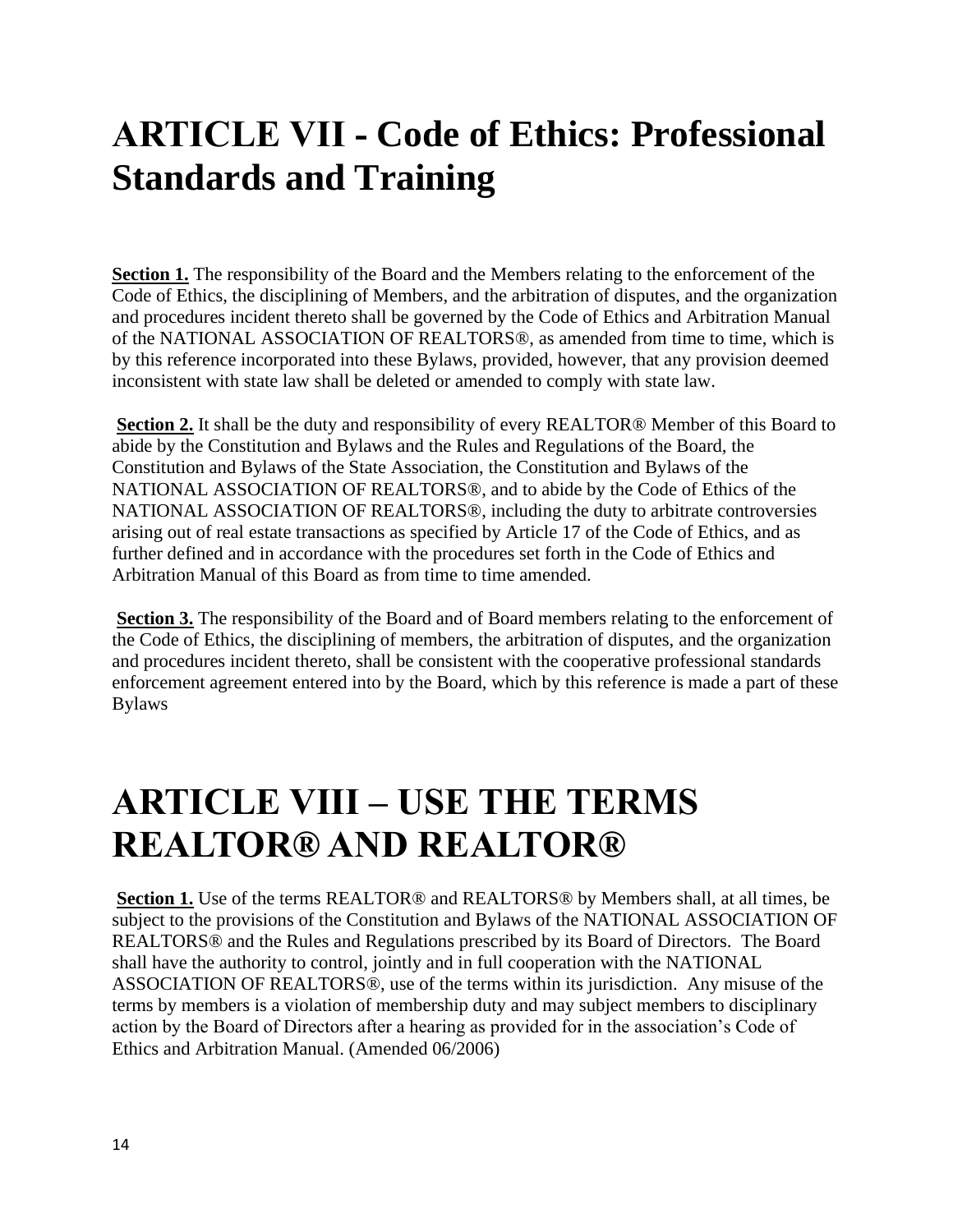**Section 2.** REALTOR® Members of the association shall have the privilege of using the terms REALTOR® and REALTORS® in connection with their places of business within the state or a contiguous thereto so long as they remain REALTOR® Members in good standing. No other class of members shall have this privilege. (Amended 1/96)

**Section 3.** A REALTOR® Member who is a principal of a real estate firm, partnership, or corporation may use the terms REALTOR® and REALTORS® only if all the principals of such firm, partnership, or corporation who are actively engaged in the real estate profession within the state contiguous thereto area are REALTOR® Members of the Board or Institute Affiliate Members as described in Section 1 (b) of Article IV.

(a) In the case of a REALTOR® member who is a principal of a real estate firm, partnership, or corporation whose business activity is substantially all commercial, the right to use the term REALTOR® or REALTORS® shall be limited to office locations in which a principal, partner, corporate officer, or branch office manager of the firm, partnership, or corporation holds REALTOR® membership. If a firm, partnership, or corporation operates additional places of business in which no principal, partner, corporate office, or branch office manager holds REALTOR® membership, the term REALTOR® or REALTORS® may not be used in any reference to those additional places of business (Amended 1/01)

**Section 4.** Institute Affiliate Members shall not use the terms REALTOR® and REALTORS®, nor the imprint of the emblem seal of the NATIONAL ASSOCIATION OF REALTORS®.

### **ARTICLE IX – STATE AND NATIONAL MEMBERSHIP**

**Section 1.** The association shall be a Member of the NATIONAL ASSOCIATION OF REALTORS® and the OREGON ASSOCIATION OF REALTORS®. By reason of the Board's Membership, each Realtor Member of the Board shall be entitled to membership in the NATIONAL ASSOCIATION OF REALTORS® and the OREGON ASSOCIATION OF REALTORS® without further payment of dues. The association shall continue as a Member of the State and National Associations, unless by a majority vote of all of its REALTOR® Members, decision is made to withdraw, in which case the State and National Associations shall be notified at least one month in advance of the date designated for the termination of such membership.

**Section 2.** The association recognizes the exclusive property rights of the NATIONAL ASSOCIATION OF REALTORS® in the terms REALTOR® and REALTORS®. The Board shall discontinue use of the terms in any form in its name, upon ceasing to be a Member of the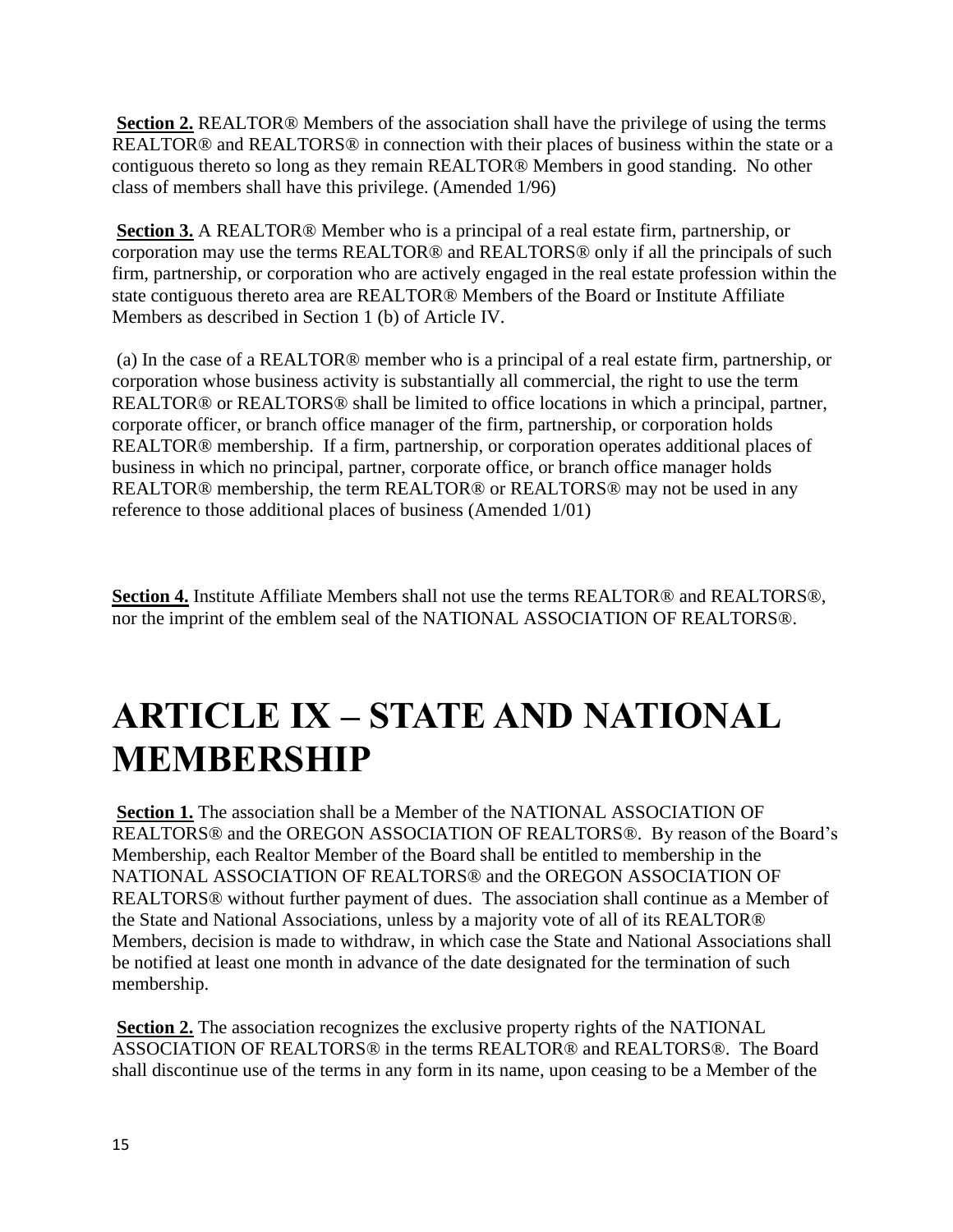National Association, or upon a determination that is has violated the conditions imposed upon the terms.

**Section 3.** The association adopts the Code of Ethics of the NATIONAL ASSOCIATION OF REALTORS® and agrees to enforce the Code among its REALTORS® Members. The Board and all of its Members agree to abide by the Constitution, Bylaws, Rules and Regulations and policies of the National Association and the OREGON ASSOCIATION OF REALTORS®.

# **ARTICLE X DUES AND ASSESSMENTS**

**Section 1. Application Fee.** The Board of Directors may adopt an application fee for REALTOR® Membership in reasonable amount, not exceeding three time the amount of the annual dues for REALTOR® Membership, which shall be required to accompany each application for REALTOR® Membership and which shall become the property of the Board upon final approval of the application.

**Section 2. Dues** the annual dues of Members shall be as follows:

- (a) Designated REALTOR® Member Dues
	- The annual dues of each Designated REALTOR® Member shall be determined annually by the Board of Directors, plus an amount equal to said amount times the number of real estate salespersons and licensed or certified appraisers who (1) are employed by or affiliated as independent contractors, or who are otherwise directly or indirectly licensed with such REALTOR® Member, and (2) are not REALTOR® Members of any Board in the state or a state contiguous thereto or Institute Affiliate Members of the Board. In calculating the dues payable to the Board by a designated REALTOR® Member, non-member licensees as defined in (1) and (2) of this paragraph shall not be included in the computation of dues if the Designated REALTLOR® has paid dues on said non-member licensees in another board in the state or a state contiguous thereto, provided the Designated REALTOR® notifies the Board in writing of the identity of the Board to which dues have been remitted. In the case of a Designated REALTOR® Member in a firm, partnership, or corporation whose business activity is substantially all commercial, any assessments for non-member licensees shall be limited to licensees affiliated with the Designated REALTOR® (as defined in (1) and (2) of this paragraph) in the office where the Designated REALTOR® holds membership, and any other offices of the firm located within the jurisdiction of this association. \*(Amended 1/01)
- (b) For the purpose of this Section, a REALTOR® Member of a Member Board shall be held to be any Member who had a place of places of business within the state or a state contiguous

thereto and who, as a principal, partner, corporate officer, or branch office manager of a real estate firm, partnership, or corporation, is actively engaged in the real estate profession as defined in Article III, Section 1, of the Constitution of the NATIONAL ASSOCIATION OF REALTORS®. An individual shall be deemed to be licensed with a REALTOR® if the license of the individual is held by the REALTOR®, or by any broker who is licensed with the REALTOR®, or by any entity in which the REALTOR® has a direct or indirect ownership interest and which is engaged in other aspects of the real estate business (except as provided for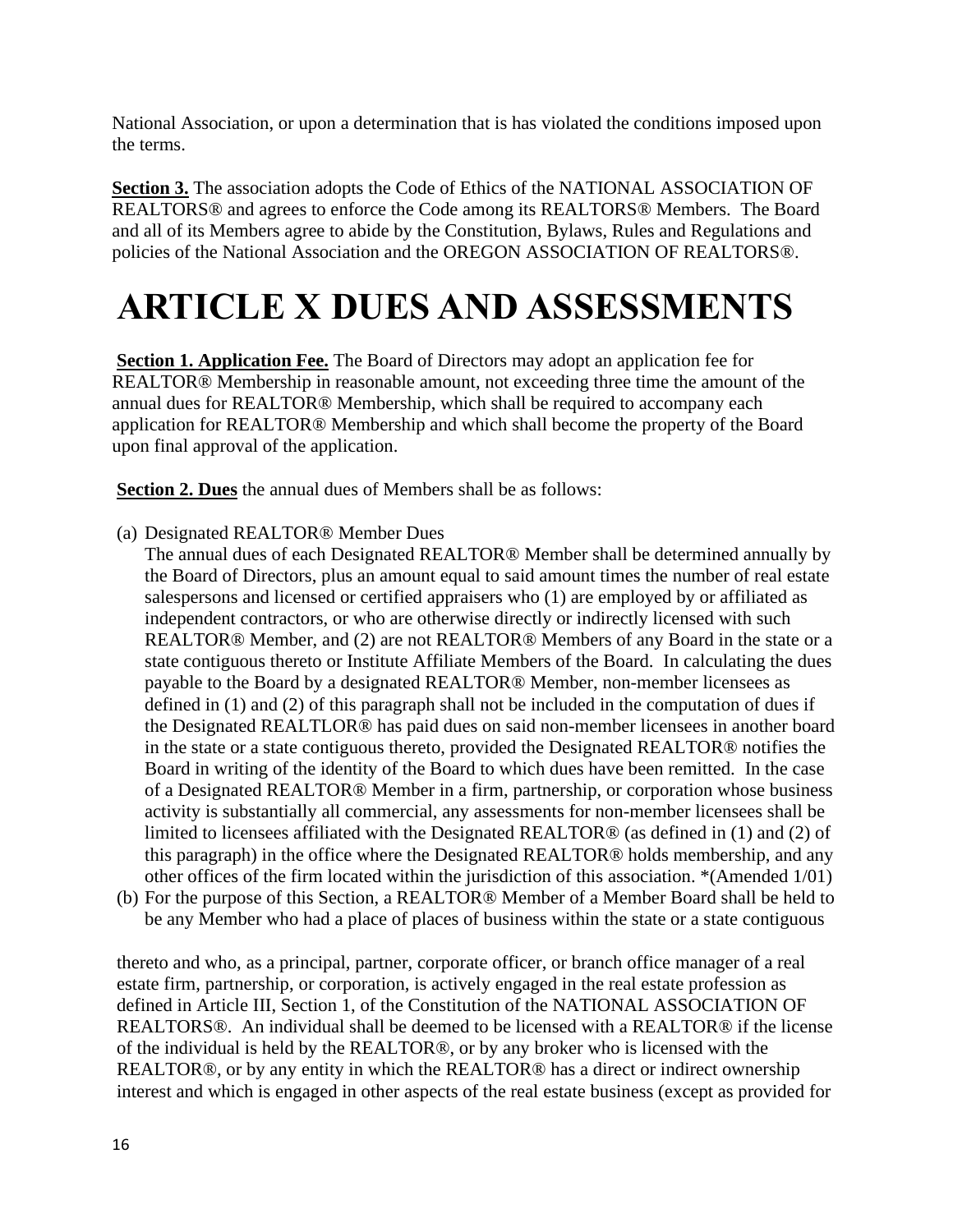in Section 2 (a) (1) hereof) provided that such licensee is not otherwise included in the computation of dues payable by the principal, partner, or corporate officer of the entity.

A REALTOR® with a direct or indirect ownership interest in an entity engaged exclusively in soliciting and/or referring clients and customers to the REALTOR® for consideration on a substantially exclusive basis shall annually file with the association on a form approved by the affiliated with the entity are solely engaged in referring clients and customers and are not engaged in listing, selling, leasing, managing, counseling or appraising real property. The individuals disclosed on such form shall not be deemed to be licensed with the REALTOR® filing the form for purposes of this section and shall not be included in calculating the annual dues of the Designated REALTOR®. Designated REALTORS® shall notify the association within three (3) days of any change in status of licensees in a referral firm.

The exemption of any licensee included on the certification form shall automatically be revoked upon the individual being engaged in real estate licensed activities (listing, selling, leasing, renting, managing, counseling, or appraising real property) other than referrals, and dues of the fiscal year shall be payable.

Membership dues shall be prorated for any licensee included on a certification form submitted to the association who during the same calendar year applies for REALTOR® or REALTOR-ASSOCIATE® membership in the association. However, membership dues shall not be prorated if the licensee held REALTOR® or REALTOR-ASSOCIATE® membership during the preceding calendar year.

(b) The annual dues of REALTOR® members other than the Designated REALTOR® shall be established annually by the board of directors.

(c) Institute Affiliate Members. The annual dues of each Institute Affiliate Member shall be determined by the Board of Directors annually as established in Article II of the Bylaws of the NATIONAL ASSOCIATION OF REALTORS®.

NOTE: The Institutes, Societies and Councils of the National Association shall be responsible for collecting and remitting dues to the National Association for Institute Affiliate Members (\$75.00). The National Association shall credit \$25.00 to the account of a local association for each Institute Affiliate Member whose office address is within the assigned territorial jurisdiction of that association, provided, however, if the office location is also within the territorial jurisdiction of a Commercial Overlay Board (COB), the \$25.00 amount will be credited to the COB, unless the Institute Affiliate Member directs that the dues be distributed to the other board. The National Association shall also credit \$25.00 to the account of the state associations for each Institute Affiliate Member whose office address is located within the territorial jurisdiction of the state association. Local and state associations may not establish any additional entrance, initiation fees or dues for Institute Affiliate Members, but may provide service packages to which Institute Affiliate Members may voluntarily subscribe (Amended 1/02)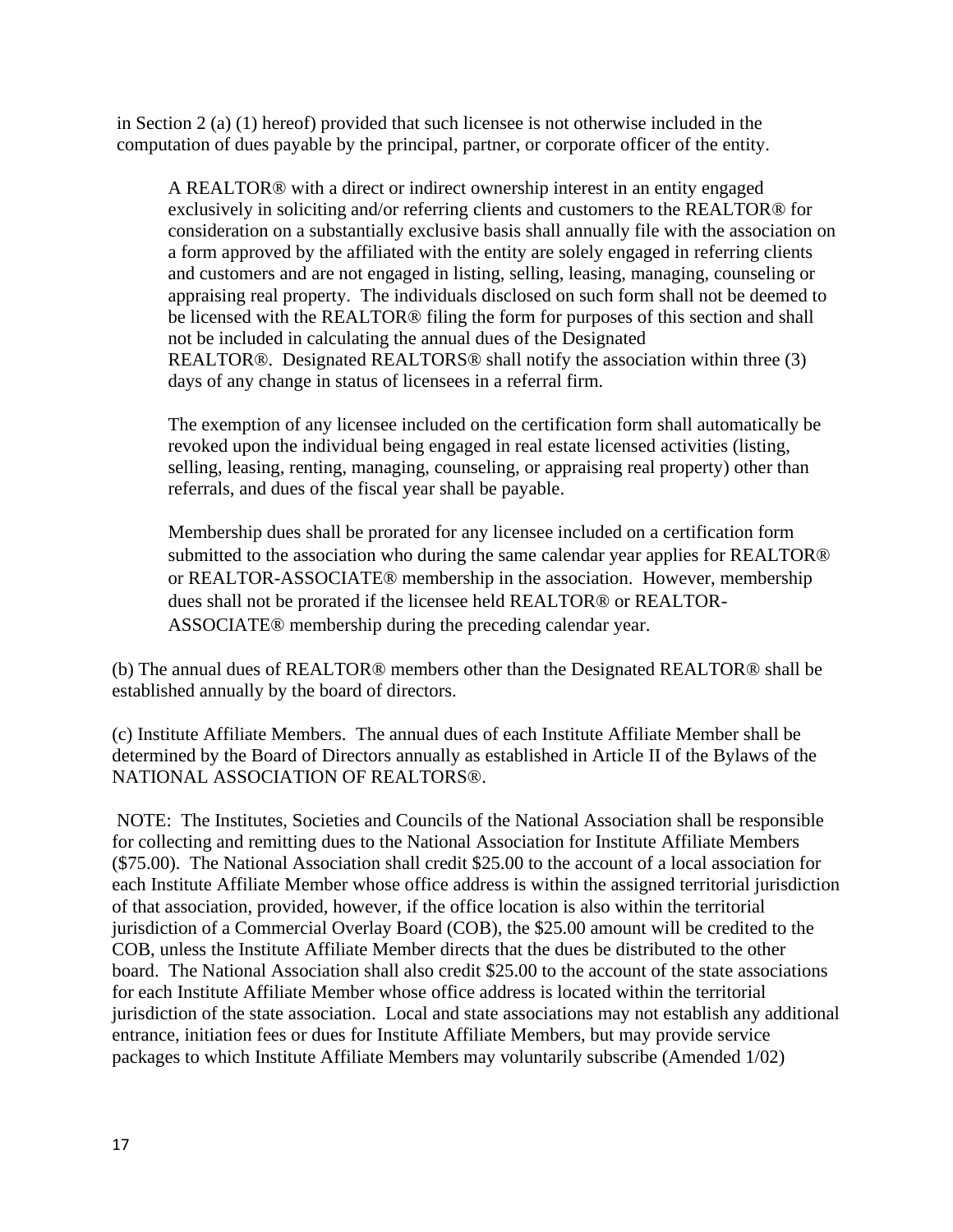(d) Affiliate Members. The annual dues of each Affiliate Member shall be determined by the Board of Directors annually.

(e) Public Service Members. The annual dues of each Public Service Member shall be by the Boards of Directors annually.

(f) Honorary Members. Dues payable, if any, shall be at the discretion of the Board of Directors.

**Section 3. Dues Payable.** Dues for all Members shall be payable annually in advance on the first day of January. Dues shall be computed from the first day of the quarter in which a Member is notified of election and shall be prorated for the remainder of the year.

(a) In event in sales licensees of licensed of certified appraiser who holds REALTOR® membership is dropped for nonpayment of Board dues, and the individual remains with the designated REALTOR'S® firm, the dues obligation of the "designated" REALTOR® (as set forth in Article X, Section 2, a) will be increases to reflect the addition of a non-member licensee. Dues shall be calculated from the first day of the current fiscal year and are payable within 30 days of the notice of termination.

**Section 4. Nonpayment of Financial Obligations.** If dues, fees, fines, or other assessments including amounts owed to the Board or the Board's Multiple Listing Service are not paid by February  $1<sup>st</sup>$ , the nonpaying Member shall not be allowed to advertise using the Realtor R or use that term. On February  $1<sup>st</sup>$  there will be a \$25 late fee added on to the dues owed. On February 15<sup>th</sup>, an additional \$50 will be added on top of the dues owed, plus the already existing \$25 late fee if not paid in full. However, no action shall be taken to suspend or expel a Member for nonpayment of disputed amounts until the accuracy of the amount owed has been confirmed by the Board of Directors. A former Member who has had his membership terminated for nonpayment dues, fees, fines, or other assessments duly levied in accordance with the provisions of these Bylaws or the provisions of other Rules and Regulations of the Boards or any of its services, departments, divisions, or subsidiaries may apply for reinstatement in a manner prescribed for new applicants for membership, after making payment in full of all accounts due as of the date of termination.

**Section 5. Deposit.** All monies received by the Association of any purpose shall be deposited to the credit of the Association in a financial institution or institutions selected by resolution of the Board of Directors.

**Section 6. Expenditures.** The Board of Directors shall administer the day to day finances of the Board. Capital expenditures in excess of \$200 may not be made unless authorized 51% of the Board Members eligible to vote.

**Section 7. Notice of Dues, Fees, Fines, Assessments, and Other Financial Obligations of Members.** All dues, fees, fines, assessments, or other financial obligations to the Board of Boards Multiple Listing Service shall be notices to the delinquent Board Member in writing setting forth the amount owed and due date.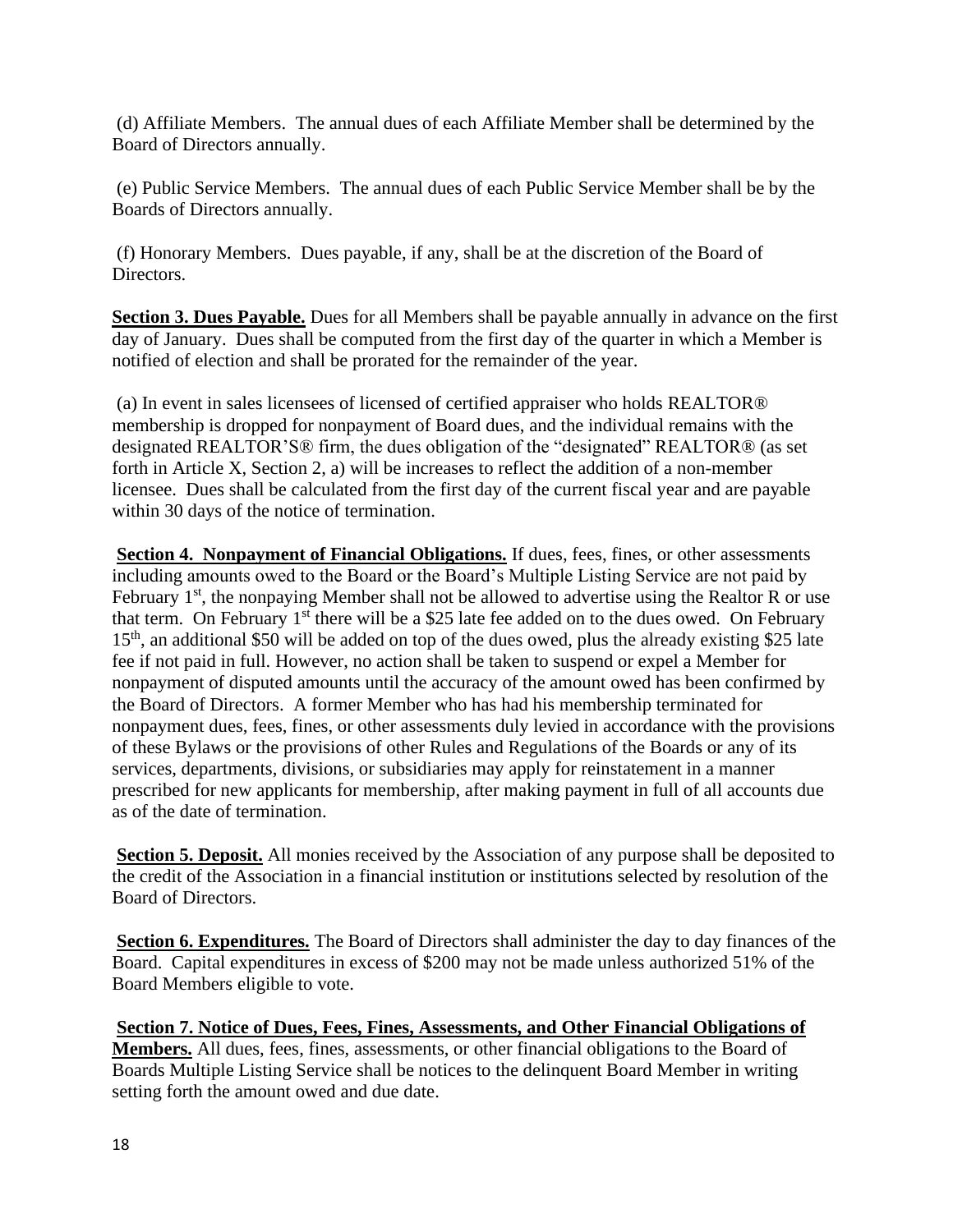**Section 8.** The dues of REALTOR® Members who are REALTOR® Emeriti (as recognized by the National Association), Past Presidents of the National Association or recipients of the Distinguished Service Award shall be determined by the Board of Directors.

NOTE: A Member Board's dues obligation to the National Association is reduced by an amount equal to the amount which the Board is assessed for a REALTOR® Member, times the number of REALTOR® Emeriti (as recognized by the National Association), Past Presidents of the National Association and recipients of the Distinguished Service Award of the National Association who are REALTOR® Members of the Board. The dues obligation of such individuals to the local board should be reduced to reflect the reduction in the Board's dues obligation to the National Association. The Board may, at its option, choose to have no dues requirement for such individuals except as may be required to meet the Board's obligation to the State Association with respect to such individuals. Member Boards should determine whether the dues payable by the Board to the State Association are reduced with respect to such individuals. It should be noted that this does not affect a "designated" REALTOR'S® dues obligation to the Board with respect to those licensees' employees by or affiliated with the "designated" REALTOR® who are not Members of the local Board.

### **ARTICLE XI – OFFICERS AND DIRECTORS**

**Section 1. Officers.** The elected officers of the Board shall be: A President and President elect. and a Treasurer. They shall be elected for terms of one year.

(b) An Executive Officer will be hired by the Board for a 3 year term.

**Section 2. Duties of Officers.** The duties of the officers shall be as such as their titles, by general usage, would indicate and such as may be assigned to them by the Board of Directors. It shall be particular duty of the Officer to keep the records of the Board and to carry on all necessary correspondence with the NATIONAL ASSOCIATION OF REALTORS® and the OREGON ASSOCIATION OF REALTORS®.

**Section 3. Board of Directors.** The governing body of the Board shall be a board of Directors consisting of the elected officers and 9 REALTOR® Members of the Board. Directors shall be elected officers to serve for the terms of three years, except that at organization, one-third of the elected Directors shall be elected for terms of one, two and three years, respectively, of for lesser terms as may be necessary to complete the first fiscal year. Thereafter, as many Directors shall be elected each year as require to fill vacancies.

### **Section 4. Election of Officers and Directors.**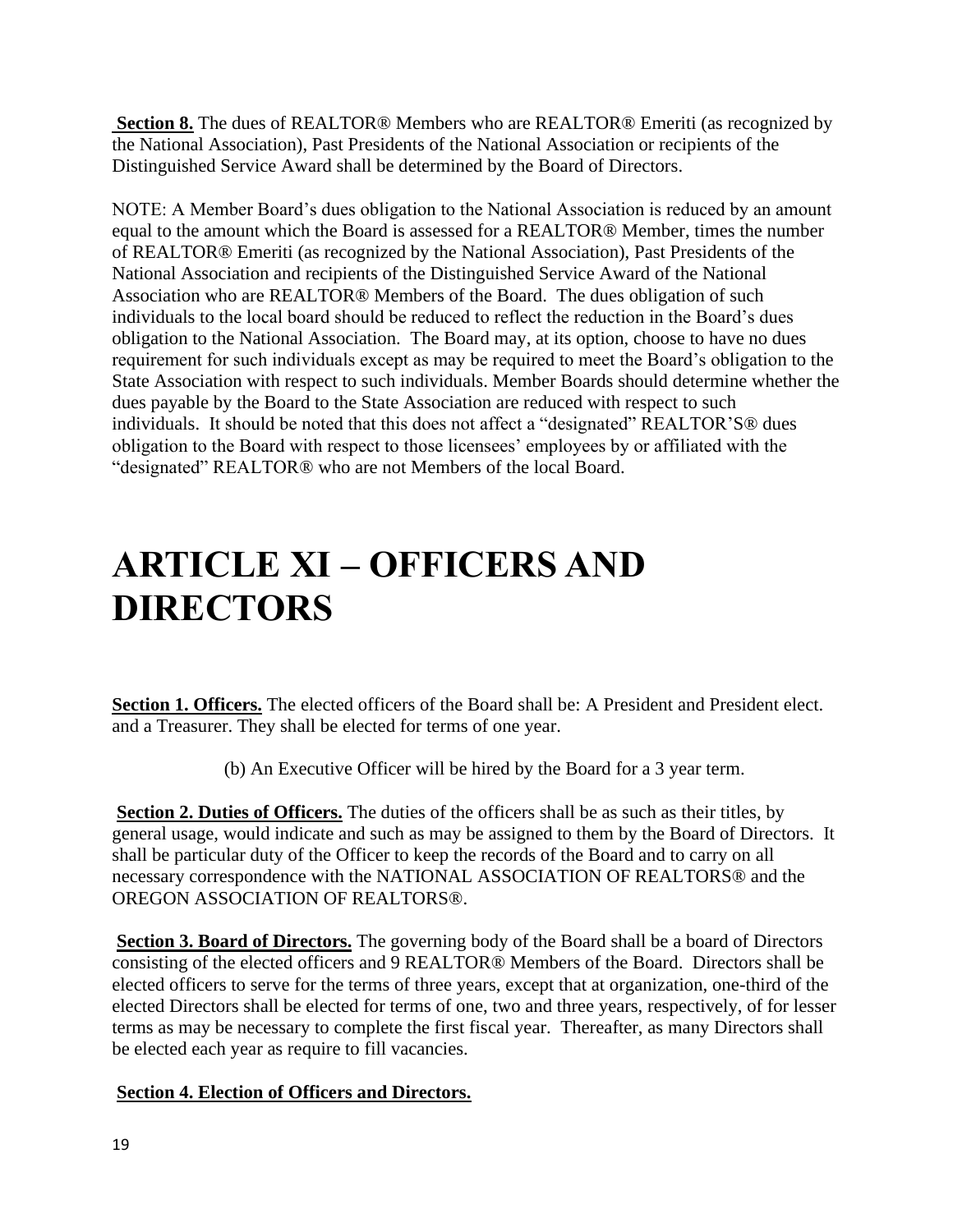(a) At least two (2) months before the annual election, a Nominating Committee of 3 REALTOR® Members shall be appointed by the President with the approval of the board of Directors. The Nominating Committee shall identify one candidate for each office and one candidate for each place to be filled on the Board of Directors. The report of the Nominating committee shall be emailed to each Member eligible to vote at least three (3) weeks preceding the election.

(b) The election of Officers and Director shall take place by email or by ballot at or right before the annual meeting. The means of voting will be at the discretion of the current president. The ballot shall contain the names of all candidates and the offices for which they are nominated.

(c) The President, with the approval of the Board of Directors, shall appoint an Election Committee of 3 REALTOR® Members to conduct the election. In case of a tie vote, the issue shall be determined by lot.

**Section 5. Vacancies.** Vacancies among the Officers and the Board of Directors shall be filled by a simple majority vote of the Board of Directors until the next annual election.

**Section 6. Removal of Officers and Directors.** In the event that an Officer is deemed to be incapable of fulfilling the duties for which elected, but will not resign from office voluntarily, the Officer or Director may be removed from office under the following procedure:

(a) A petition requiring the removal of an Officer of Director and signed by not less than onethird of the voting membership or a majority of all Directors shall be filed with the President, or if the President is the subject of petition, with the next-ranking officer, and shall specifically set forth the reasons the individual is deemed to be disqualified from further service.

(b) Upon receipt of the petition, and not less than twenty (20) days or more than forty-five (45) days thereafter, a special meeting of the voting membership of the of the Board shall be held, and the sole business of the meeting shall be to consider the charge against the Officer or Director, and to render a decision on such petition.

(c) The special meeting shall be noticed to all voting Members at least ten (10) days prior to the meeting and shall be conducted by the President of the Board unless the President's continued service in office is being considered at the meeting. In such case, the next-ranking officer will conduct the meeting of the hearing by the Members. Provided a quorum is present, a threefourths vote of Members present and voting shall be required for removal from office.

### **ARTICLE XII MEETINGS**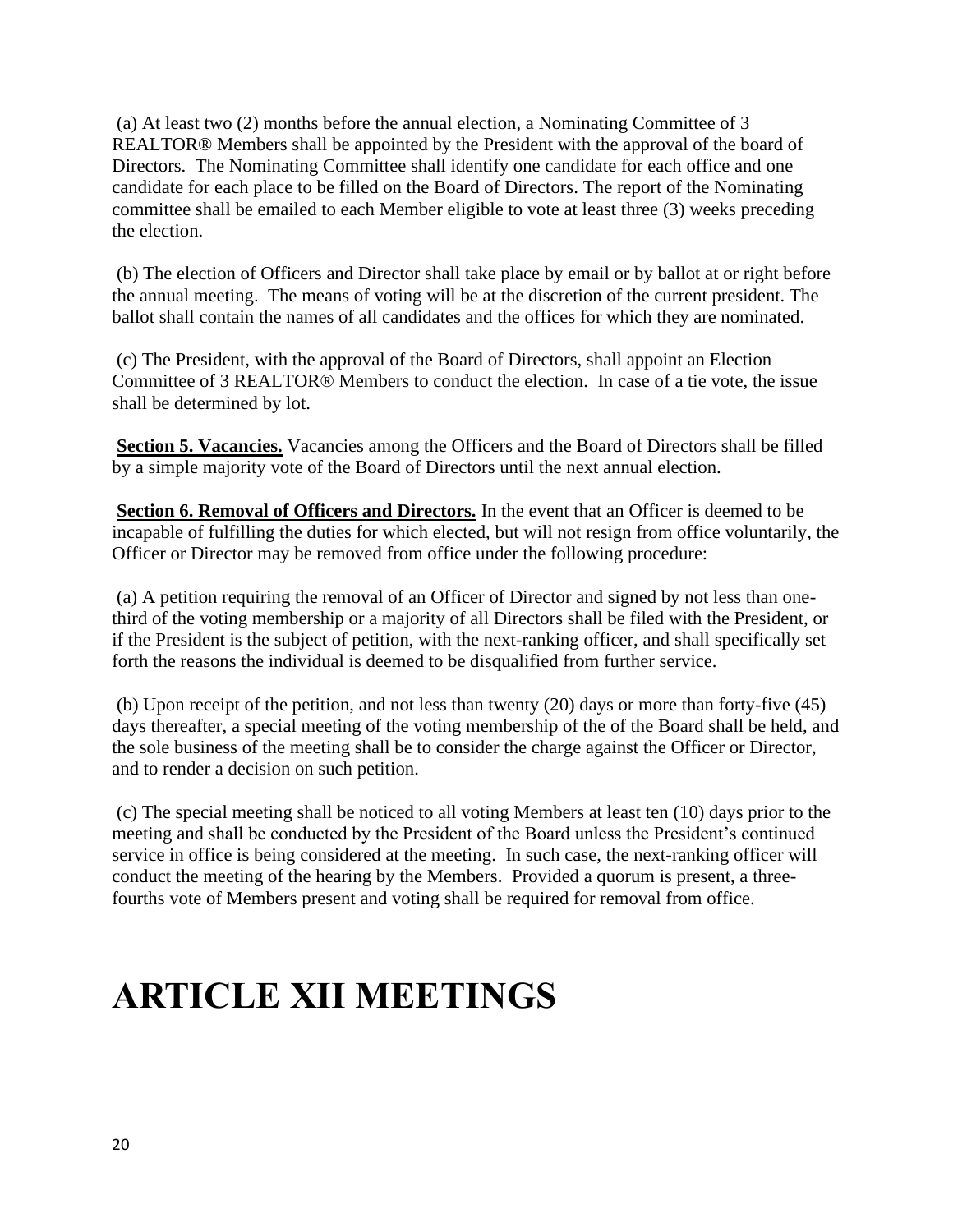**Section 1. Annual Meetings.** The annual meeting of the ASSOCIATION shall be held during January of each year, the date, place, and hour to be designated by the Board of Directors.

**Section 2. Meetings of Directors.** The Board of Directors shall designate a regular time and place of meetings. Absence from three regular meetings without an excuse deemed valid by the Board of Directors shall be constructed as resignation. The business of this Board/Association may be conducted by telephone, fax or mail with approval of the president or the Board of Directors.

**Section 3. Other Meetings.** Meeting of the Members may be held at other times as the President of the Board of Directors may determine, or upon the written request of at least 10% of the Members eligible to vote.

**Section 4. Notice of Meetings.** Written notice shall be given to every Member entitled to participate in the meeting at least one (1) week preceding all meetings. If a special meeting is called, it shall be accompanied by a statement of the purpose of the meeting.

**Section 5. Quorum.** A quorum for the transaction of business shall consist of 50% of the Members eligible to vote.

### **ARTICLE XIII – COMMITTEES**

**Section 1. Standing Committees.** The President shall appoint from among the REALTOR® Members, subject to confirmation by the Board of Directors, the following standing committees:

Professional Standards Legislative Public Relations

Membership Program Grievance Education

Equal Opportunity ORPAC

Appointments to the Professional Standards Committee and Grievance Committee shall be consistent with the cooperative professional standards enforcement agreement of the Board.

**Section 2. Special Committees.** The President shall appoint, subject to confirmation by the Board of Directors, special committees as deemed necessary.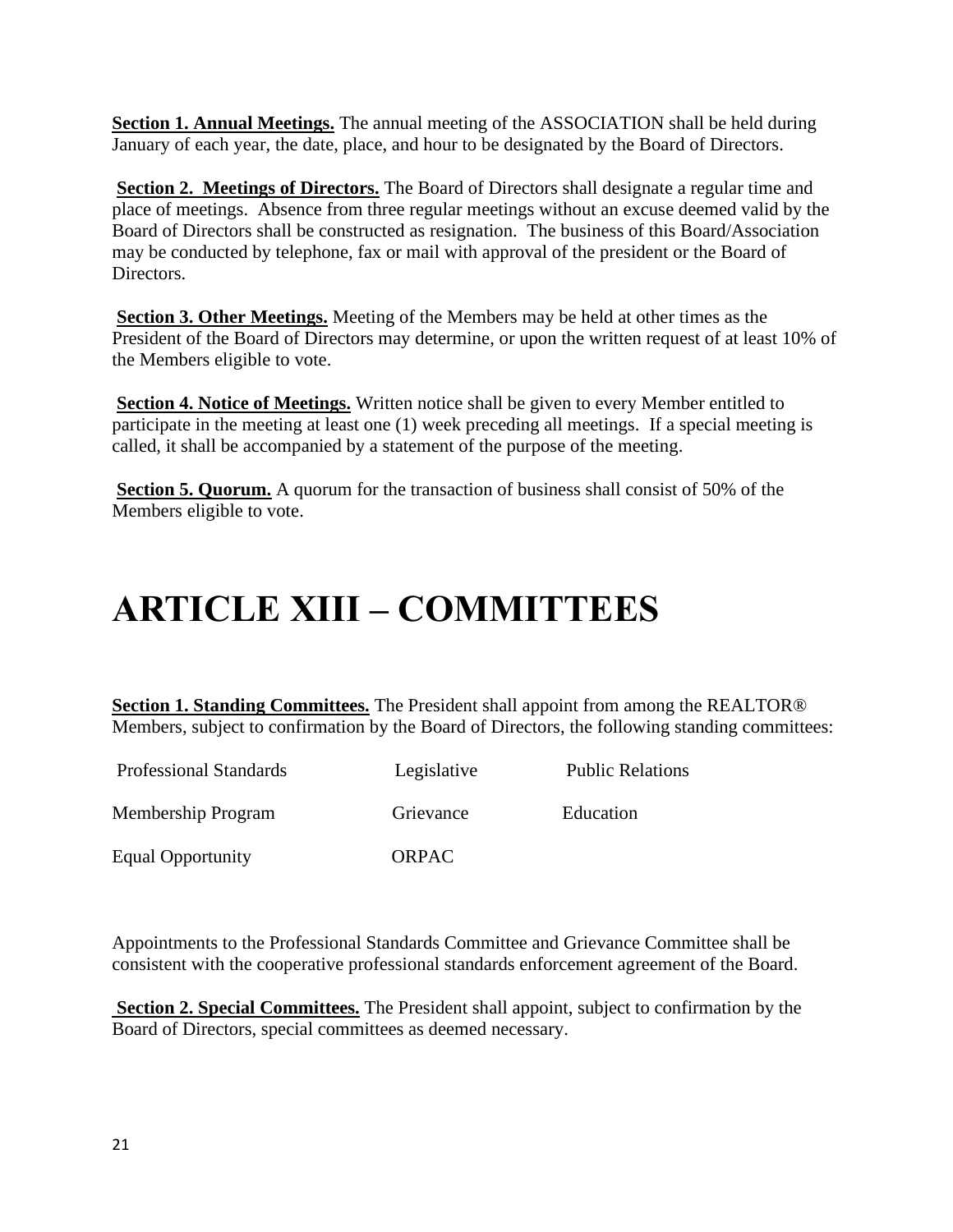**Section 3. Organization.** All committees shall be of such size and shall have duties, functions, and powers as assigned by the President of the Board of Directors except as otherwise provided in these Bylaws.

**Section 4. President.** The President shall be an ex-officio member of all standing committees and shall be notified of their meetings.

### **ARCTICLE XIV – FISCAL AND ELECTIVE YEAR**

**Section 1.** The elective year of the Board/Association shall be from the day after the last day of the NAR convention until the last day of the convention the following year.

### **RULES OF ORDER**

**Section 1.** Robert's Rules of Order, latest edition, shall be recognized as the authority governing the meetings of the Board, its Board of Directors, and committees, in all instances wherein its provisions do not conflict with these Bylaws.

# **ACTICLE XVI - AMENDMENTS**

**Section 1.** These Bylaws may be amended by the majority vote of the Members present and qualified to vote at any meeting at which a quorum is present, provided the substance of such proposed amendment or amendments shall be plainly stated in the call for the Board of Directors at which a quorum is present, approve amendments to the bylaws which are mandated by NAR policy.

**Section 2.** Notice of all meetings at which amendments are to be considered shall be mailed to every member eligible to vote at least one (1) week prior to the meeting.

**Section 3.** Amendments to these Bylaws affecting the admission of qualifications of REALTOR® and Institute Affiliate Members, the use of the terms REALTOR® and REALTORS®, or any alteration the territorial jurisdiction of the Board shall become effective